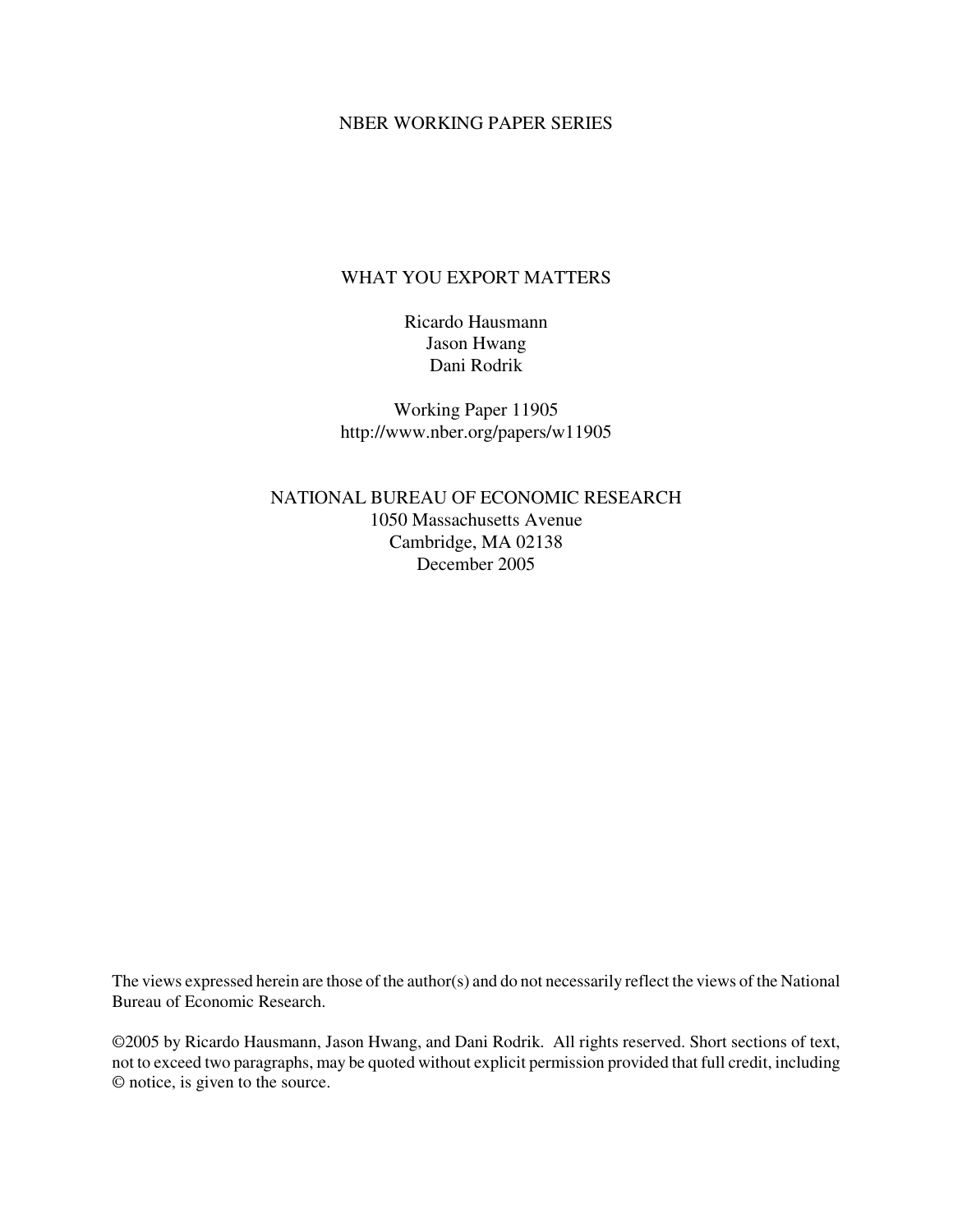What You Export Matters Ricardo Hausmann, Jason Hwang, and Dani Rodrik NBER Working Paper No. 11905 December 2005, Revised March 2006 JEL No. F1, O4

## **ABSTRACT**

When local cost discovery generates knowledge spillovers, specialization patterns become partly

indeterminate and the mix of goods that a country produces may have important implications for

economic growth. We demonstrate this proposition formally and adduce some empirical support

for it. We construct an index of the "income level of a country's exports," document its

properties, and show that it predicts subsequent economic growth.

Ricardo Hausmann John F. Kennedy School of Government Harvard University ricardo\_hausmann@harvard.edu

Jason Hwang Department of Economics Harvard University jjhwang@fas.harvard.edu

Dani Rodrik John F. Kennedy School of Government Harvard University 79 JFK Street Cambridge, MA 02138 and NBER dani\_rodrik@harvard.edu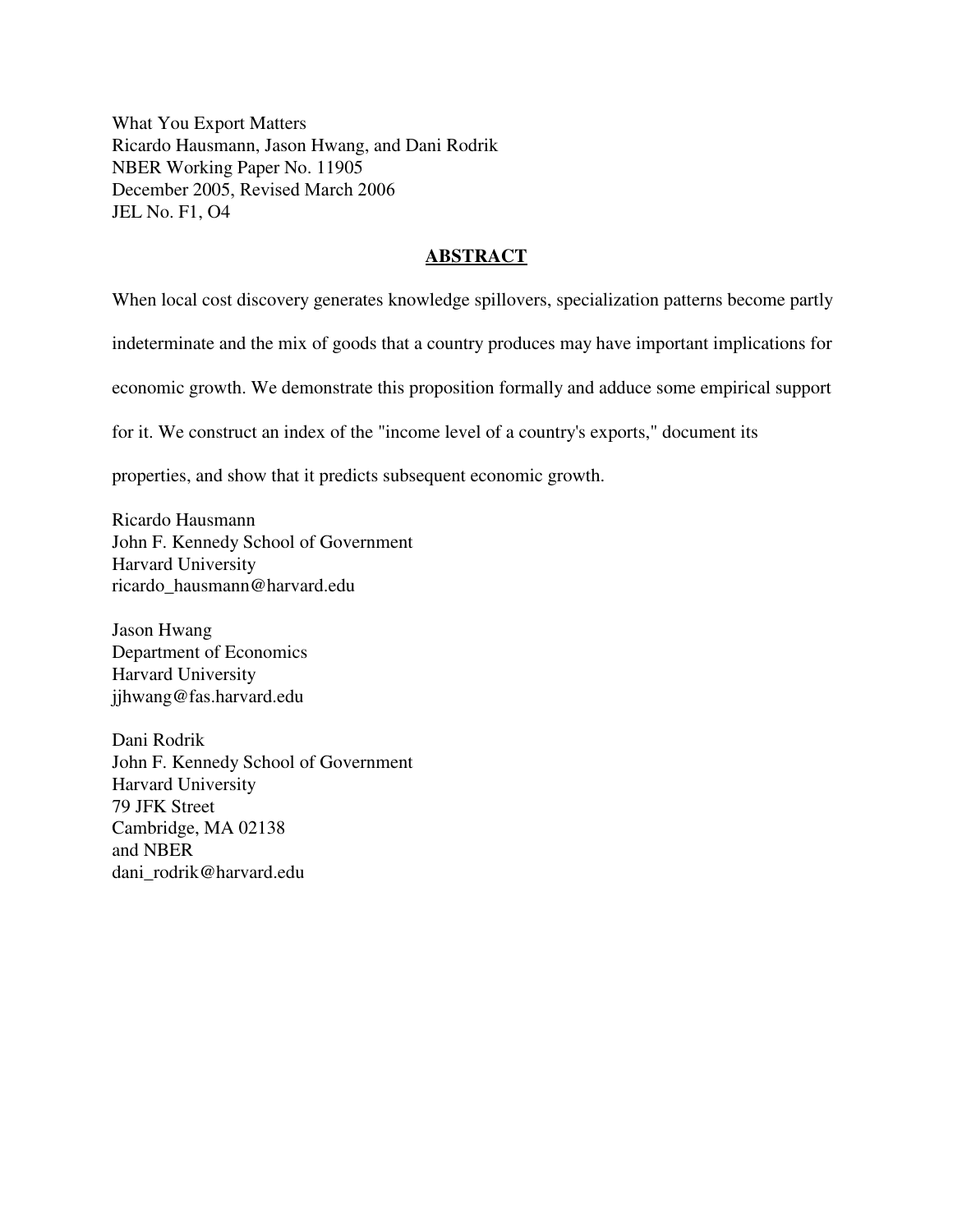# What You Export Matters

Ricardo Hausmann John F. Kennedy School of Government Harvard University

> Jason Hwang Department of Economics Harvard University

Dani Rodrik John F. Kennedy School of Government Harvard University

December 2005

#### Abstract

When local cost discovery generates knowledge spillovers, specialization patterns become partly indeterminate and the mix of goods that a country produces may have important implications for economic growth. We demonstrate this proposition formally and adduce some empirical support for it. We construct an index of the "income level of a countryís exports," document its properties, and show that it predicts subsequent economic growth.

### 1 Introduction

Why do countries produce what they do, and does it matter? The conventional approach to these questions is driven by what we might call the "fundamentals" view of the world. In this view, a country's fundamentals–namely its endowments of physical and human capital, labor, and natural resources along with the overall quality of its institutions–determine relative costs and the patterns of specialization that go with them. Attempts to reshape the production structure beyond the boundaries set by these fundamentals are likely to fail and hamper economic performance.

We argue in this paper that specialization patterns are partly indeterminate and may be shaped by idiosyncratic elements. While fundamentals play an

<sup>\*</sup>Hausmann and Rodrik thank the Center for International Development for financial support. Oeindrila Dube and Bailey Klinger provided excellent research assistance. We also thank Ralph Ossa and Liu Chunyong for catching typos in an earlier version.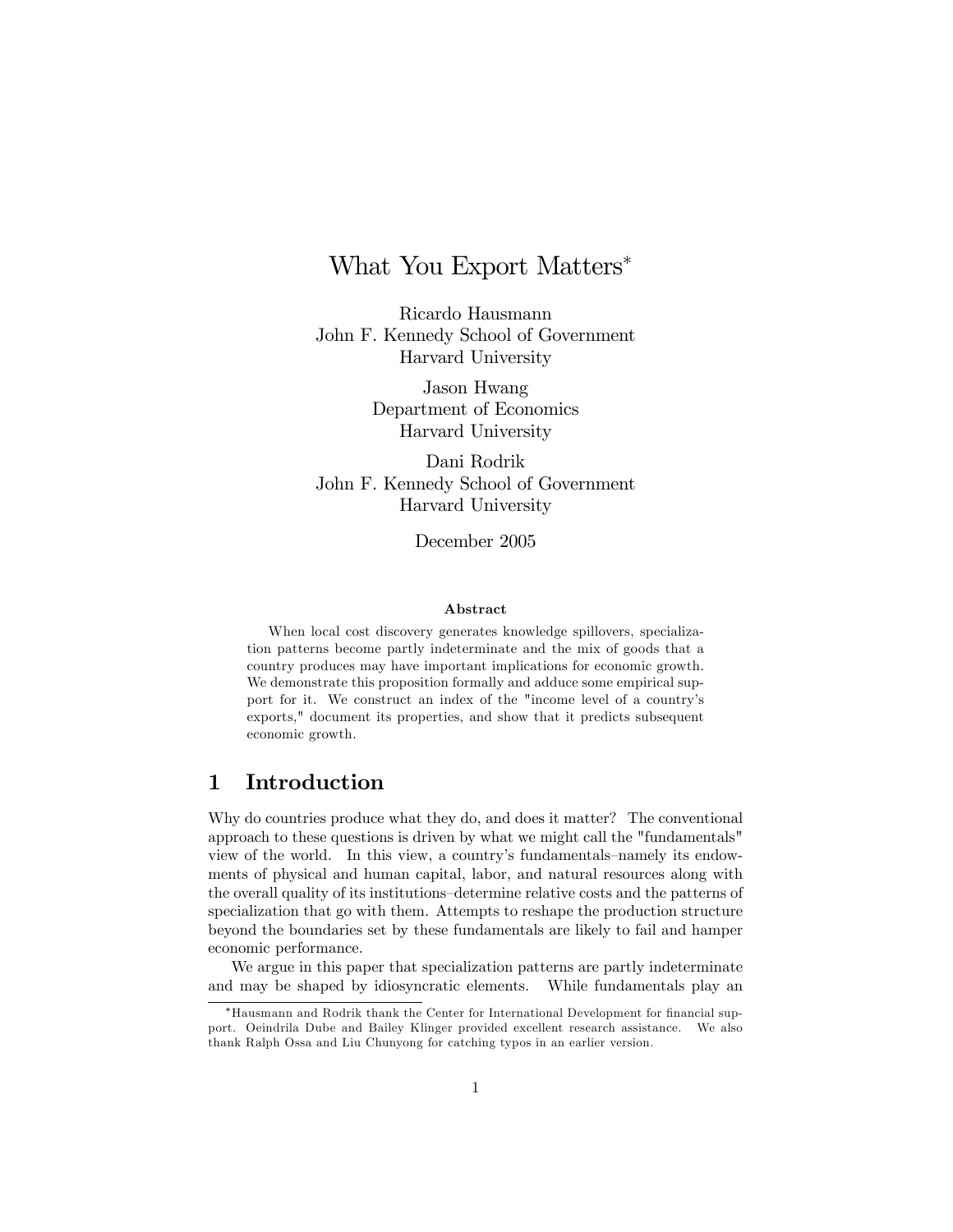important role, they do not uniquely pin down what a country will produce and export. Furthermore, not all good are alike in terms of their consequences for economic performance. Specializing in some products will bring higher growth than specializing in others. In this setting, government policy has a potentially important positive role to play in shaping the production structure.

Our analysis is driven by what Hausmann and Rodrik (2003) have earlier called "cost discovery." An entrepreneur who attempts to produce a good for the first time in a developing economy necessarily faces considerable cost uncertainty. Even if the good comes with a standard technology ("blueprint"), domestic factor endowments and institutional realities will require tinkering and local adaptation (see Evenson and Westphal 1995, Lall 2000). What the entrepreneur effectively does is to explore the underlying cost structure of the economy. This process is one with considerable positive externalities for other entrepreneurs. If the project is successful, other entrepreneurs learn that the product in question can be profitably produced and emulate the incumbent. In this way, the returns to the pioneer investor's cost discovery become socialized. If the incumbent ends up with failure, on the other hand, the losses remain private. This knowledge externality implies that investment levels in cost discovery are sub-optimal unless the industry or the government find some way in which the externality can be internalized.

In such a setting, the range of goods that an economy ends up producing and exporting is determined not just by the usual fundamentals, but also by the number of entrepreneurs that can be stimulated to engage in cost discovery in the modern sectors of the economy. The larger this number, the closer that the economy can get to its productivity frontier. When there is more cost discovery, the productivity of the resulting set of activities is higher in expectational terms and the jackpot in world markets bigger.

In this paper we provide a simple formal model of this process. We also supply some evidence that we think is suggestive of the importance of the forces that our formal framework identifies. We are interested in showing that some traded goods are associated with higher productivity levels than others and that countries that latch on to higher productivity goods (through the cost discovery process just described) will perform better. Therefore, the key novelty is a quantitative index that ranks traded goods in terms of their implied productivity. We construct this measure by taking a weighted average of the per-capita GDPs of the countries exporting a product, where the weights reflect the revealed comparative advantage of each country in that product.<sup>1</sup> So for each good, we generate an associated income/productivity level (which we call PRODY). We then construct the income/productivity level that corresponds to a country's export basket (which we call  $EXPY$ ), by calculating the exportweighted average of the PRODY for that country.  $EXPY$  is our measure of the productivity level associated with a country's specialization pattern.

While  $EXPY$  is highly correlated with per-capita GDPs, we show that there

 $1<sup>1</sup>A$  very similar index was previously developed by Michaely (1984), whose work we are happy to acknowledge. We encountered Michaely's index after the working paper version of this paper was completed and distributed.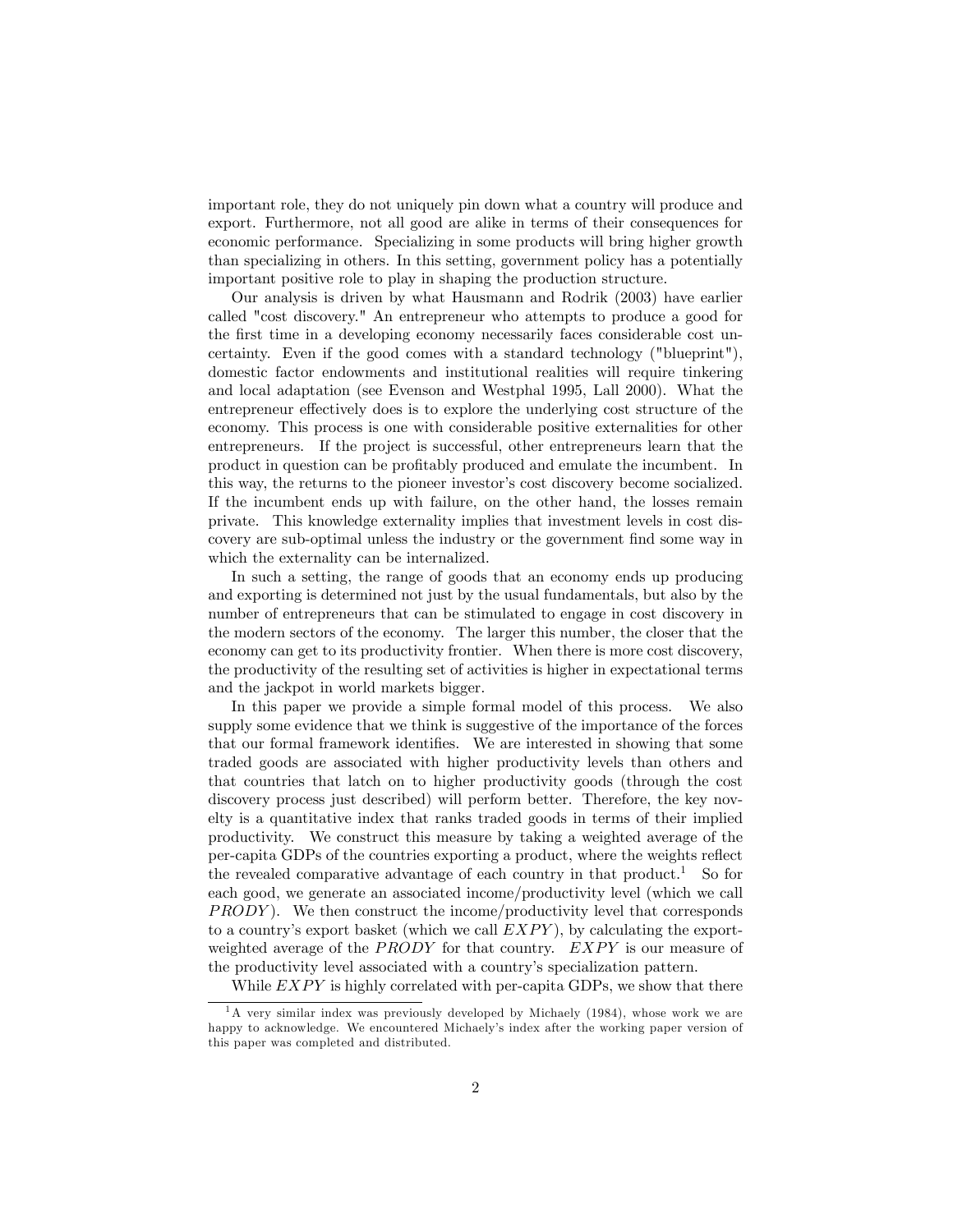are interesting discrepancies. Some high-growth countries such as China and India have  $EXPY$  levels that are much higher than what would be predicted based on their income levels. China's  $EXPY$ , for example, exceeds those of countries in Latin America with per-capita GDP levels that are a multiple of that of China. More generally, we find that  $EXPY$  is a strong and robust predictor of subsequent economic growth, controlling for standard covariates. We show this result for a recent cross-section as well as for panels that go back to the early 1960s. The results hold both in instrumental variables specifications (to control for endogeneity of  $EXPY$ ) and with country fixed effects (to control for unobserved heterogeneity).

Our approach relates to a number of different strands in the literature. Recent work in trade theory has emphasized cost uncertainty and heterogeneity at the level of Örms so as to provide a better account of global trade (Bernard et al. 2003, Melitz and Ottaviano 2005). In contrast to this literature, we focus on the spillovers in cost information and are interested in the economic growth implications. There is also an empirical literature on the so-called natural resource curse, which examines the relationship between specialization in primary products and economic growth (Sachs and Warner 1995). The rationale for the natural resource curse is based either on the Dutch disease or on an institutional explanation (Subramanian and Sala-i-Martin 2003). Our approach has different micro-foundations than either of these, and yields an empirical examination that is much more fine-grained. We work with two datasets consisting of more than 5,000 and 700 individual commodities each and eschew a simple primary-manufactured distinction.

The outline of the paper is as follows. We begin in section 2 with a simple model that develops the key ideas. We then present the empirical analysis in section 3. We conclude in section 4.

### 2 A simple model

We are concerned with the determination of the production structure of an economy in which the standard forces of comparative advantage play some role, but not the exclusive role. The process of discovering the underlying cost structure of the economy, which is intrinsically uncertain, contributes a stochastic dimension to what a county will produce and therefore how rich it will be.

We normalize units of goods such that all goods have an exogenously given world price p. Each good is identified by a certain productivity level  $\theta$ , which represents the units of output generated by an investment of given size. We align these goods on a continuum such that higher-ranked goods entail higher productivity. The range of goods that an economy is capable of producing is given by a continuous interval between 0 and h, i.e.,  $\theta \in [0, h]$  (see Figure 1) We capture the role of comparative advantage by assuming that the upper boundary of this range,  $h$ , is an index of the skill- or human-capital level of the economy. Hence a country with higher  $h$  can produce goods of higher productivity ("sophistication").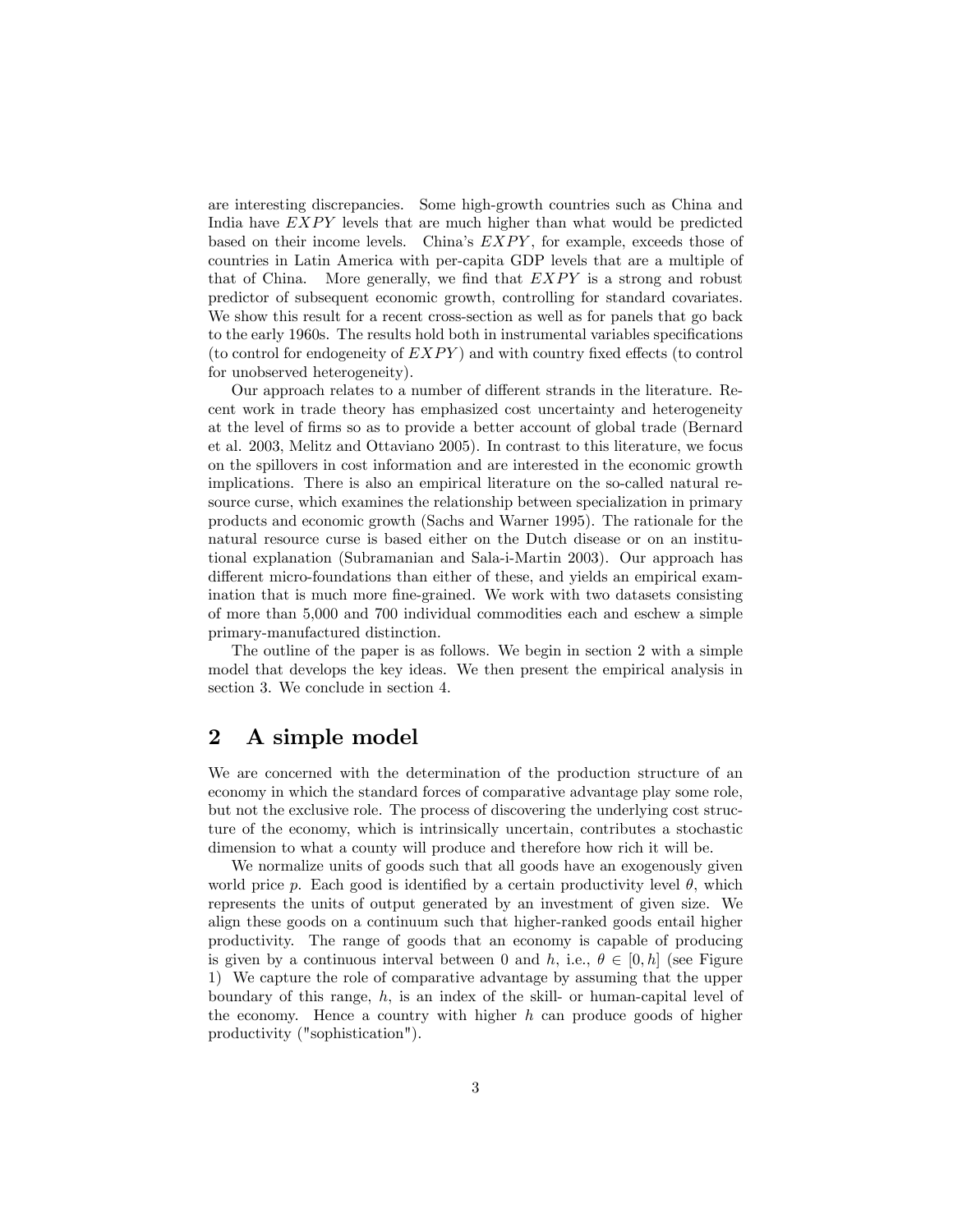Projects are of fixed size and entail the investment of  $b$  units of labor. When investors make their investment decisions, they do not know whether they will end up with a high-productivity good or a low-productivity good. The  $\theta$  associated with an investment project is discovered only after the investment is sunk. All that investors know ex ante is that  $\theta$  is distributed uniformly over the range  $[0, h]$ .

However, once the  $\theta$  associated with a project/good is discovered, this becomes common knowledge. Others are free to produce that same good without incurring additional "discovery" costs (but at a somewhat lower productivity than the incumbent). Emulators operate at a fraction  $\alpha$  of the incumbent's productivity, with  $0 < \alpha < 1$ . Each investor can run only one project, so having discovered the productivity of his own project, the investor has the choice of sticking with that project or emulating another investor's project.

An investor contemplating this choice will compare his productivity  $\theta_i$  to that of the most productive good that has been discovered,  $\theta^{\text{max}}$ , since emulating any other project will yield less profit. Therefore, the decision will hinge on whether  $\theta_i$  is smaller or bigger than  $\alpha \theta^{\max}$ . If  $\theta_i \geq \alpha \theta^{\max}$ , investor *i* will stick with his own project; otherwise he will emulate the  $\theta^{\text{max}}$ -project. Therefore the productivity range within which firms will operate is given by the thick part of the spectrum shown in Figure 1.

Now let's move to the investment stage and consider the expected profits from investing in the modern sector. These expected profits depend on expectations regarding both the investor's own productivity draw and the maximum of everybody elseís draws. As we shall see, the latter plays a particularly important role. Obviously,  $E(\theta^{\text{max}})$  will be an increasing function of the number of investors who start projects. Let  $m$  denote the number of investors who choose to make investments in the modern sector. Given our distributional assumptions, we have a particularly simple expression for  $E(\theta^{\max})$ :

$$
E\left(\theta^{\text{max}}\right) = \frac{hm}{m+1}
$$

Note that  $E(\theta^{\max})$  equals 0 when  $m = 0$ , and converges to h as  $m \to \infty$ .

Since productivity is distributed uniformly, the probability that investor  $i$ will stick with his own project is

$$
prob(\theta_i \ge \alpha \theta^{\max}) = 1 - \frac{\alpha E(\theta^{\max})}{h} = 1 - \frac{\alpha m}{m+1}.
$$

This eventuality yields the following expected profits

$$
E(\pi | \theta_i \ge \alpha \theta^{\max}) = \frac{1}{2}p[h + \alpha E(\theta^{\max})] = \frac{1}{2}ph[1 + \frac{\alpha m}{m+1}]
$$

since  $\frac{1}{2}[h + \alpha \theta^{\text{max}}]$  is the expected productivity of such a project. We can similarly work out the probability and expected profits for the case of emulation:

$$
prob(\theta_i < \alpha \theta^{\max}) = \frac{\alpha E(\theta^{\max})}{h} = \frac{\alpha m}{m+1}.
$$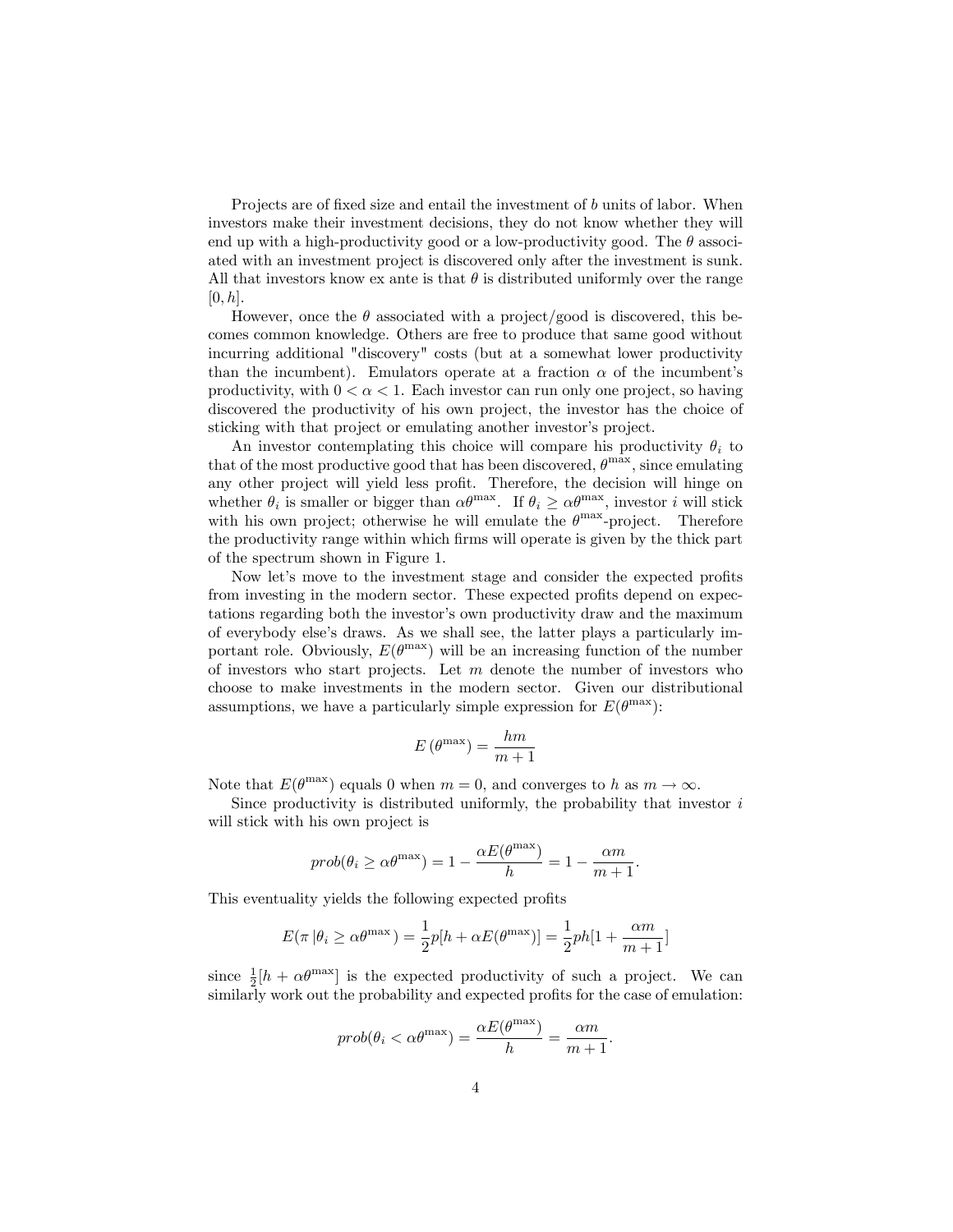$$
E(\pi | \theta_i < \alpha \theta^{\max}) = \frac{1}{2}p[h + \alpha E(\theta^{\max})] = ph\left(\frac{\alpha m}{m+1}\right)
$$

Putting these together, we have

$$
E(\pi) = p h \left[ \left( 1 - \frac{\alpha m}{m+1} \right) \frac{1}{2} \left( 1 + \frac{\alpha m}{m+1} \right) + \left( \frac{\alpha m}{m+1} \right)^2 \right]
$$

$$
= \frac{1}{2} p h \left[ 1 + \left( \frac{\alpha m}{m+1} \right)^2 \right] \tag{1}
$$

Note that expected productivity in the modern sector is

$$
E(\theta) = \overline{\theta} = \frac{1}{2}h \left[ 1 + \left( \frac{\alpha m}{m+1} \right)^2 \right]
$$
 (2)

Expected profits shown in  $(1)$  are simply the product of price and expected productivity. Expected productivity, and in turn profitability are determined both by "skills"  $(h)$  and by the number of investors engaged in cost discovery  $(m)$ . The larger m, the higher the productivity in the modern sector. Hence we have increasing returns to scale in the modern sector, but this arises from cost information spillovers rather than technological externalities. If  $\alpha$  were zero, productivity and profits would not depend on  $m$ .

#### 2.1 Long-run equilibrium

In long-run equilibrium, the number of entrants in the modern sector  $(m)$  is endogenous and is determined by the requirement that excess profits are driven to zero. Let us express the flow (expected) profits in this sector as

$$
r(p, h, m^*) = E(\pi)_{LR} = \frac{1}{2}ph \left[1 + \left(\frac{\alpha m^*}{m^* + 1}\right)^2\right]
$$

where  $m^*$  denotes the long-run level of m. Remember that each modern sector investment requires b units of labor upfront, resulting in a sunk investment of bw, where w is the economy's wage rate. Long-run equilibrium requires equality between the present discounted value of  $r(p, h, m^*)$  and the sunk cost of investment:

$$
\int_0^{\infty} r(p, h, m^*) e^{-\rho t} dt = \frac{r(p, h, m^*)}{\rho} = b w^*
$$
 (ZP)

where  $\rho$  is the discount rate.

Wages are determined in turn by setting the economy's total labor demand equal to the fixed labor supply  $L$ . The modern sector's labor demand equals  $m^*b$ . Let the traditional sector's labor demand be given by the decreasing function  $g(w)$ ,  $g'(w) < 0$ . Labor market equilibrium is then given by

$$
m^*b + g(w^*) = L \tag{LL}
$$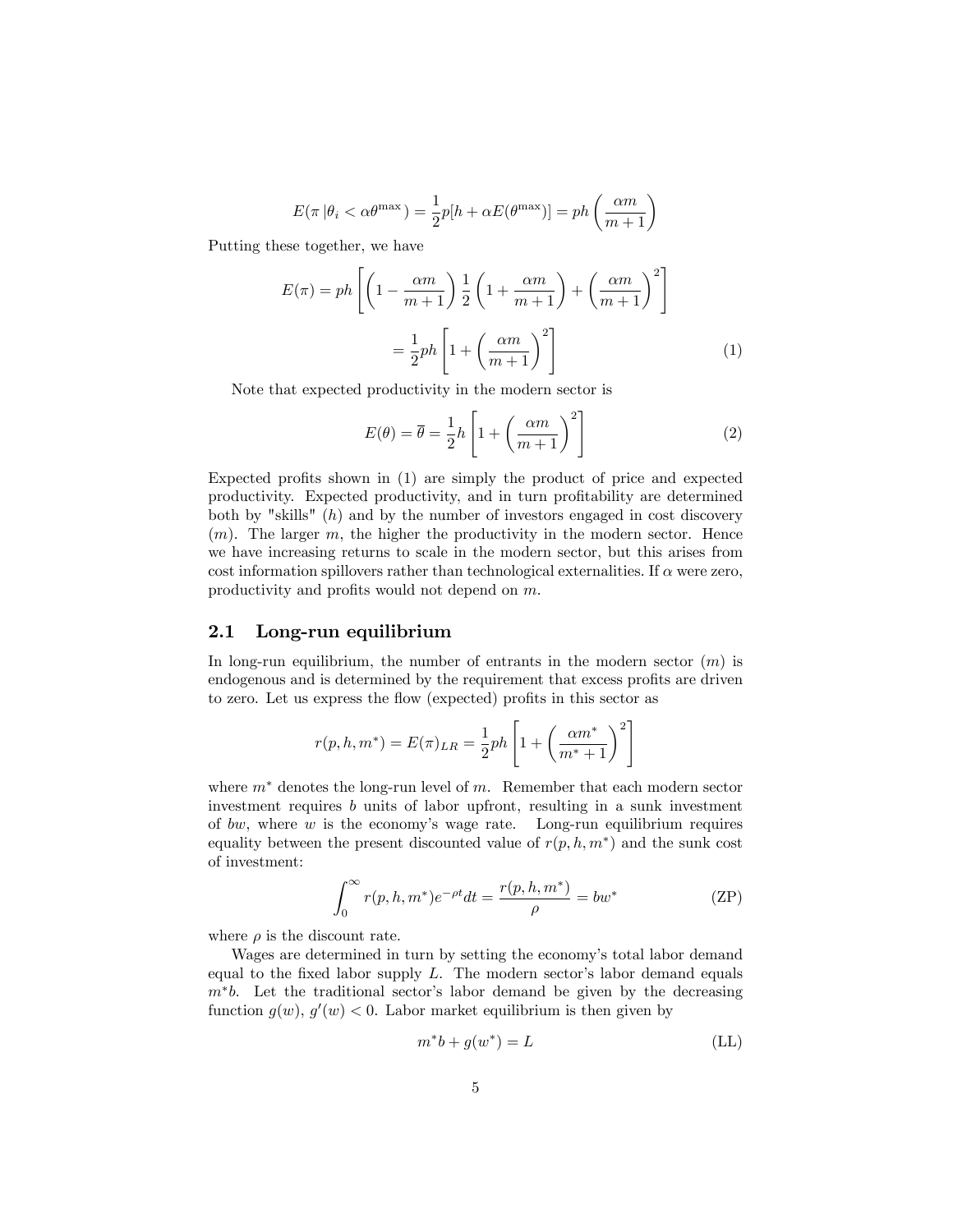Equations  $(ZP)$  and  $(LL)$  determine the long-run values of the endogenous variables  $m$  and  $w$ . The equilibrium is shown in Figure 2, which plots these two equations in  $(m, w)$ -space. Note that  $(ZP)$  and  $(LL)$  are both positively sloped. We have drawn  $(ZP)$  as less steep than  $(LL)$ , because otherwise scale economies would be so strong that the dynamic behavior of the model would be unstable under reasonable specifications. This amounts to assuming that  $\alpha$  is not too large.

#### 2.2 Short-run equilibrium

In short-run equilibrium we require labor markets to clear but take  $m$  as fixed. This means we are always on the (LL) schedule, with the wage rate determined by equation  $(LL)$  for a given m.

#### 2.3 Dynamics

Given our assumptions so far, if  $m$  were allowed to adjust instantaneously we would jump immediately to the long-run equilibrium given by the intersection of the  $(ZP)$  and  $(LL)$  schedules. In fact, forward-looking behavior on the part of investors in the modern sector provides an additional mechanism for immediate convergence to the long-run equilibrium. Suppose, for example, that we start at a level of  $m$  which falls short of  $m^*$ . On the transition to the long-run equilibrium, we know that  $m$  and  $w$  will both rise. Consider how these dynamics influence the decision to enter. The rise in  $m$  implies that productivity will be higher in the future than it is today, and is a force that will induce delay in the decision to invest in the modern sector ceteris paribus. The rise in  $w$ , on the other hand, implies that investment will be more costly in the future than it is today, and is a factor that will precipitate investment. Given the relative slopes we have assumed, the second factor outweighs the first-i.e., wages increase faster than the rate at which productivity benefits come in-and investors would rather invest today than wait.

To provide the model with some non-trivial dynamics, we can simply assume that there is a limit to how much investment is feasible per unit of time. To be concrete, let the rate at which  $m$  increases be restricted by the exogenous parameter  $\mu$ . That is

$$
\left|\dot{m(t)}\right| \ \leq \ \mu
$$

Given the considerations discussed in the previous paragraph, there will be maximal adjustment in  $m$  whenever net returns at time  $t$  are non-zero. Hence,

$$
m(t) = \mu \quad if \quad \frac{r(p, h, m(t))}{\rho} > bw(t)
$$
  

$$
m(t) = -\mu \quad if \quad \frac{r(p, h, m(t))}{\rho} < bw(t)
$$
  

$$
m(t) = 0 \quad otherwise
$$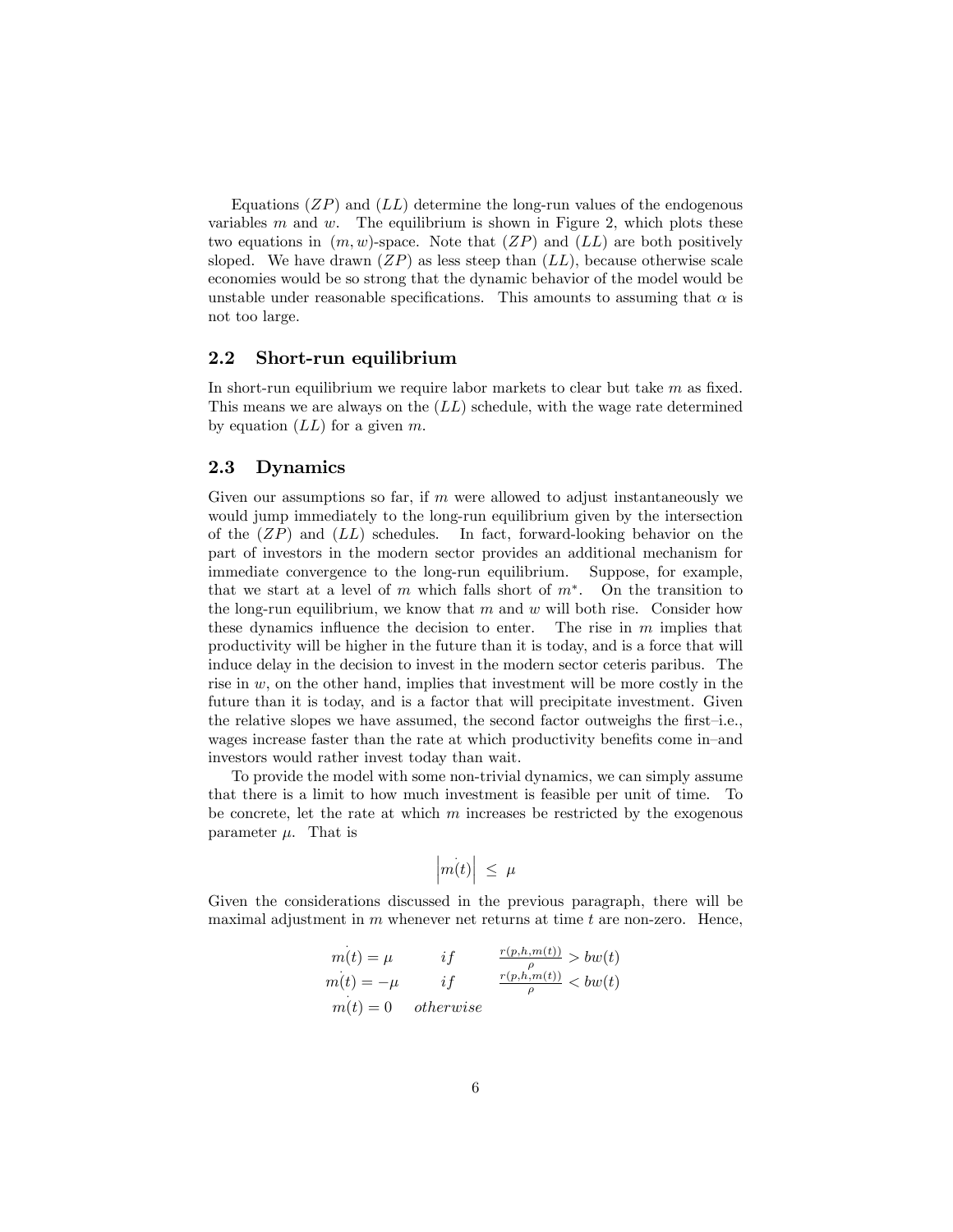#### 2.4 Comparative dynamics

We are now ready to analyze the behavior of the economy. Starting from an initial equilibrium given by  $(m_0, w_0)$ , consider an increase in the economy's labor endowment. This shifts the  $LL$  schedule down since, at a given  $m$ , labormarket equilibrium requires lower wages. Hence the impact effect of larger  $L$ is a lower  $w$ . However, the lower wage induces more firms to enter the modern sector and engage in cost discovery, which in turn pulls wages up. How high do wages eventually go? As Figure 2 shows, the new equilibrium is one where wages are higher than in the initial equilibrium. A larger labor endowment ends up boosting wages! What is key for this result is the presence of information spillovers in the modern sector. Once the modern sector expands, productivity rises, and zero profits can be restored only if wages go up.

Increases in  $p$  and  $h$  operate by shifting the  $\mathbb{Z}P$  schedule up. They both result in higher  $m$  and  $w$  eventually. These results are less surprising.

## 3 Empirics

The model shows that productivity in the modern sector is driven by  $\theta^{\max}$ , which depends on  $m$ , which in turn is driven by country size  $(L)$ , human capital (h), and other parameters. In our empirical work, we shall proxy  $\theta^{\max}$  with a measure calculated from export statistics which we call  $EXPY$ . This measure aims to capture the productivity level associated with a countryís exports. Focusing on exports is a sensible strategy since  $\theta^{\text{max}}$  refers to the most productive goods that a country produces and we can expect a country to export those goods in which it is the most productive. Besides, we have much more detailed data on exports across countries than we do on production.

In order to calculate  $EXPY$  we rank commodities according to the income levels of the countries that export them. Commodities that are exported by rich countries (controlling for overall economic size) get ranked more highly than commodities that are exported by poorer countries. With these commodityspecific calculations, we then construct country-wide indices.

#### 3.1 Construction of  $EXPY$

First, we construct an index called PRODY. This index is a weighted average of the per capita GDPs of countries exporting a given product, and thus represents the income level associated with that product. Let countries be indexed by  $j$ and goods be indexed by  $l$ . Total exports of country  $j$  equals

$$
X_j = \sum_l x_{jl}
$$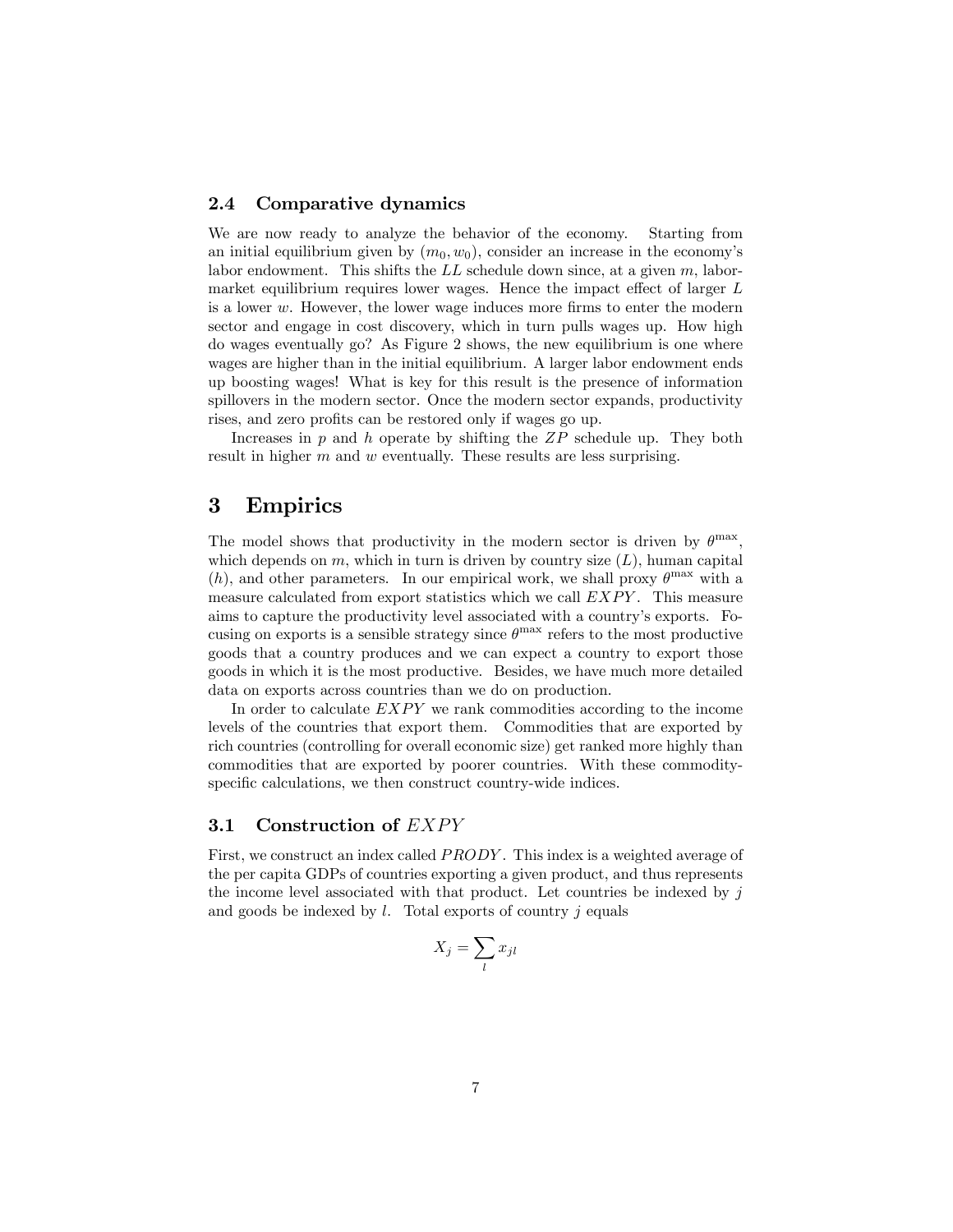Let the per-capita GDP of country j be denoted  $Y_j$ . Then the productivity level associated with product k,  $PRODY_k$ , equals

$$
PRODY_k = \sum_{j} \frac{(x_{jk}/X_j)}{\sum_{j} (x_{jk}/X_j)} Y_j
$$

The numerator of the weight,  $x_{jk}/X_j$ , is the value-share of the commodity in the country's overall export basket. The denominator of the weight,  $\sum_j (x_{jk}/X_j)$ , aggregates the value-shares across all countries exporting the good. Hence the index represents a weighted average of per-capita GDPs, where the weights correspond to the revealed comparative advantage of each country in good  $k$ .

The rationale for using revealed comparative advantage as a weight is to ensure that country size does not distort our ranking of goods. Consider an example involving Bangladesh and US garments, specifically, the 6-digit product category 620333, "men's jackets and blazers, synthetic fiber, not knit." In 1995, the US export value for this category was \$28,800,000, exceeding Bangladeshís export value of \$19,400,000. However, this commodity constituted only 0.005 percent of total US exports, compared to 0.6 percent for Bangladesh. As defined above, the  $PRODY$  index allows us to weight Bangladesh's income more heavily than the U.S. income in calculating the productivity level associated with garments, even though the U.S. exports a larger volume than Bangladesh.

The productivity level associated with country  $i$ 's export basket,  $EXPY_i$ , is in turn defined by

$$
EXPY_i = \sum_{l} \left(\frac{x_{il}}{X_i}\right) PRODY_l
$$

This is a weighted average of the *PRODY* for that country, where the weights are simply the value shares of the products in the country's total exports.<sup>2</sup>

#### 3.2 Data and methods

Our trade data come from two sources. The first is the United Nations Commodity Trade Statistics Database (COMTRADE) covering over 5000 products at the Harmonized System 6-digit level for the years 1992 to 2003. The value of exports is measured in current US dollars. The number of countries that report the trade data vary considerably from year to year. However, we constructed the PRODY measure for a consistent sample of countries that reported trade data in each of the years 1999, 2000 and 2001. It is essential to use a consistent sample since non-reporting is likely to be correlated with income, and thus, constructing PRODY for different countries during different years could introduce

<sup>&</sup>lt;sup>2</sup>As we noted in the introduction, Michaely (1984) previously developed a similar index and called it "income level of exports." Michaely used a different weighting scheme in generating what we call PRODY, with each country's weight corresponding to the market share in global exports of the relevant commodity. Compared to ours, therefore, Michaelyís approach overweights large countries. Michaely's calculations were undertaken for 3-digit SITC categories. More recently, Lall et al. (2005) have also developed a similar measure that they call the "sophistication level of exports."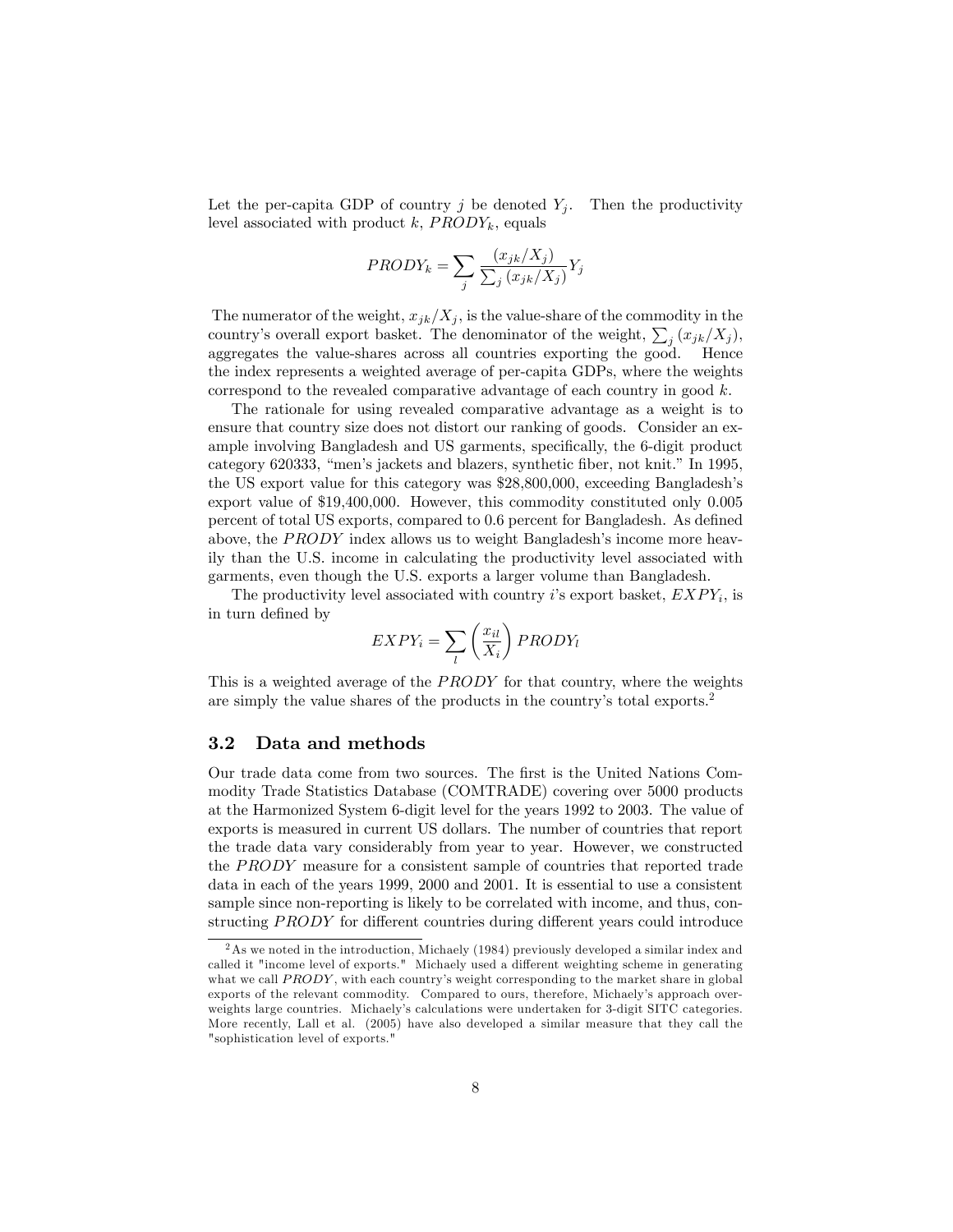serious bias into the index. While trade data were actually available for 124 countries over 1999-2001, the real per capita GDP data from the World Development Indicators (WDI) database was only available for 113 of these countries. Thus, with the COMTRADE data, we calculate *PRODY* for a sample of 113 countries. We calculate  $PRODY$  using both PPP-adjusted GDP and GDP at market exchange rates. In what follows we shall present most of our results only with the PPP-adjusted measures of  $PRODY$ ; we have found no instance in which using one instead of the other makes a substantive difference.

The average  $PRODY$  from 1999-2001 is then used to construct an  $EXPY$ measure for all countries reporting trade data during the period from 1992 to 2003. Since the number of countries reporting COMTRADE data varies from year to year, and the coverage is especially patchy for earlier years, the total number of countries for which we could calculate  $EXPY$  ranges from a low of 48 in 1992 to a high of 133 in 2000. Table 1 shows the country coverage for each of the years between 1992 and 2003.

Some limitations of COMTRADE data are its relatively short time-span and limited coverage of countries earlier in the period. To check the robustness of our Öndings against these concerns, we have also constructed our measures with the World Trade Flows dataset which has recently been updated to extend coverage back to 1962 (Feenstra et al. 2005). Trade flows are based on 4-digit standard international trade classifications (SITC rev. 2) comprising over 700 commodities. Our  $PRODY$  and  $EXPY$  indices are calculated by combining the World Trade Flows data on export volumes with PPP-adjusted GDP from the Penn World Tables, yielding a sample of 97 countries for the period 1962-2000.

We prefer to work with the indices based on more disaggregated data, and the basic patterns in the data are very much consistent between the two datasets. Hence we limit our discussion of descriptive statistics below to the COMTRADE data. We return to the 4-digit data when we turn to growth regressions.

#### 3.3 Descriptive statistics

Some descriptive statistics on *PRODY* are shown in Table 2. The first row shows PRODY calculated using GDP at market exchange rates and the second row shows *PRODY* with PPP-adjusted GDP levels. As the table reveals, the income level associated with individual traded commodities varies greatly, from numbers in hundreds (of 2000 US dollars) to tens of thousands. This reflects the fact that specialization patterns are highly dependent on per-capital incomes.

The five commodities with the smallest and largest *PRODY* values are shown in Table 3. As we would expect, items with low  $PRODY$  tend to be primary commodities. Consider for example product 10120, "live asses mules and hinnies." The main reason this product has the lowest income level is that it constitutes a relatively important part of the exports of Niger, a country with one of the lowest per capita GDPs in our sample. Similarly, sisal. cloves, and vanilla beans have low  $PRODY$  values because they tend to be significant exports for poor sub-Saharan African countries. On the other hand, product 7211060, flat rolled iron or non-alloy steel, has the highest  $PRODY$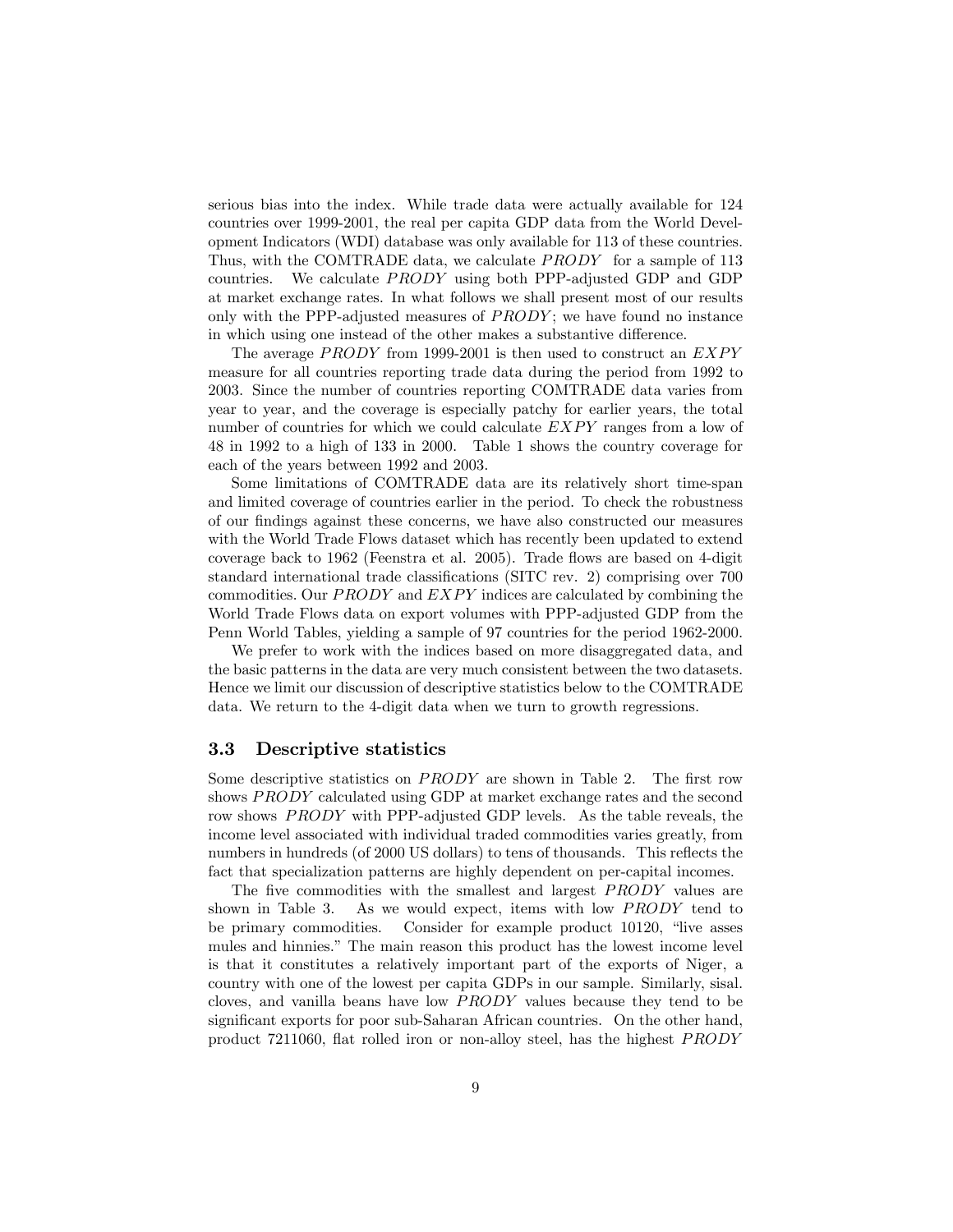value because it holds a substantial share of Luxembourgís exports, and this country has the highest per capita GDP in our sample.

Table 4 and Figure 3 summarize some basic descriptive statistics for  $EXPY$ . We note that the mean  $EXPY$  for the sample of countries included exhibits a downward trend over time. Mean  $EXPY$  has fallen from \$12,994 in 1992 to \$10,664 in 2003. Since the income levels associated with individual products are held constant over time (as explained above), this is due partly to the changing composition of the sample of countries (with more low- $EXPY$  countries being included over time) and partly to the reduction in  $EXPY$  levels in many of the countries. Indeed, Table 5 shows that a majority of countries (among those that have  $EXPY$  values throughout our sample period) have experienced a reduction in  $EXPY$  over time. This downward trend may be specific to the recent period, since we do not see a similar trend since the 1960s when we use 4-digit trade data.

How does  $EXPY$  vary across countries? Figure 4 shows a scatterplot of  $EXPY$  against per-capita GDP. Unsurprisingly, there is a very strong correlation between these two variables. The correlation coefficient between the two is in the range 0.80-0.83 depending on the year. Rich (poor) countries export products that tend to be exported by other rich (poor) countries. Although in our framework this relationship has a different interpretation, it can also be explained with the Heckscher-Ohlin framework if rich country goods are more intensive in human capital or physical capital. The relationship between  $EXPY$ and per capita GDP exists partly by construction, since a commodity's  $PRODY$ is determined by the per capita GDPs of the countries that are important exporters of that commodity. However, the relationship is not just a mechanical one. Calculating country specific  $PRODYs$  by excluding own exports from the calculation of these measures does not change the results much. Note also that the variation in  $EXPY$  across countries is much lower than the variation in per-capita GDPs. This is a direct consequence of the fact that PRODY (and therefore  $EXPY$  is a weighted average of national income levels.

Table 6 shows the countries with smallest and largest  $EXPY$  values for 2001 (the year with the largest possible sample size). Note that French Polynesia (PYF) ranks in the top 5 among those with the largest  $EXPY$ . This surprising outcome arises in part because cultured pearl exports contribute heavily to a French Polynesiaís export basket and this product has a relatively large PRODY value of \$22,888. A few other cases where countries appear to have very large  $EXPY$  values relative to per capita GDP are Mozambique (MOZ), Swaziland (SWZ), Armenia (ARM), India (IND), and China (CHN). In a couple of these instances, the culprit is once again a speciÖc commodity with a high P RODY value: unwrought, alloyed aluminum for Mozambique and "mixed odoriferous substances in the food and drink industries" for Swaziland. But in the remaining cases (China, India, and Armenia), this is the result of a portfolio of a high  $PRODY$  exports, and not one or two specific items. At first sight, diamonds seem to play a large role in India and Armenia, but both countries retain their high EXPYs even with diamonds removed from the calculation. And China has a very diversified set of exports, with no single product category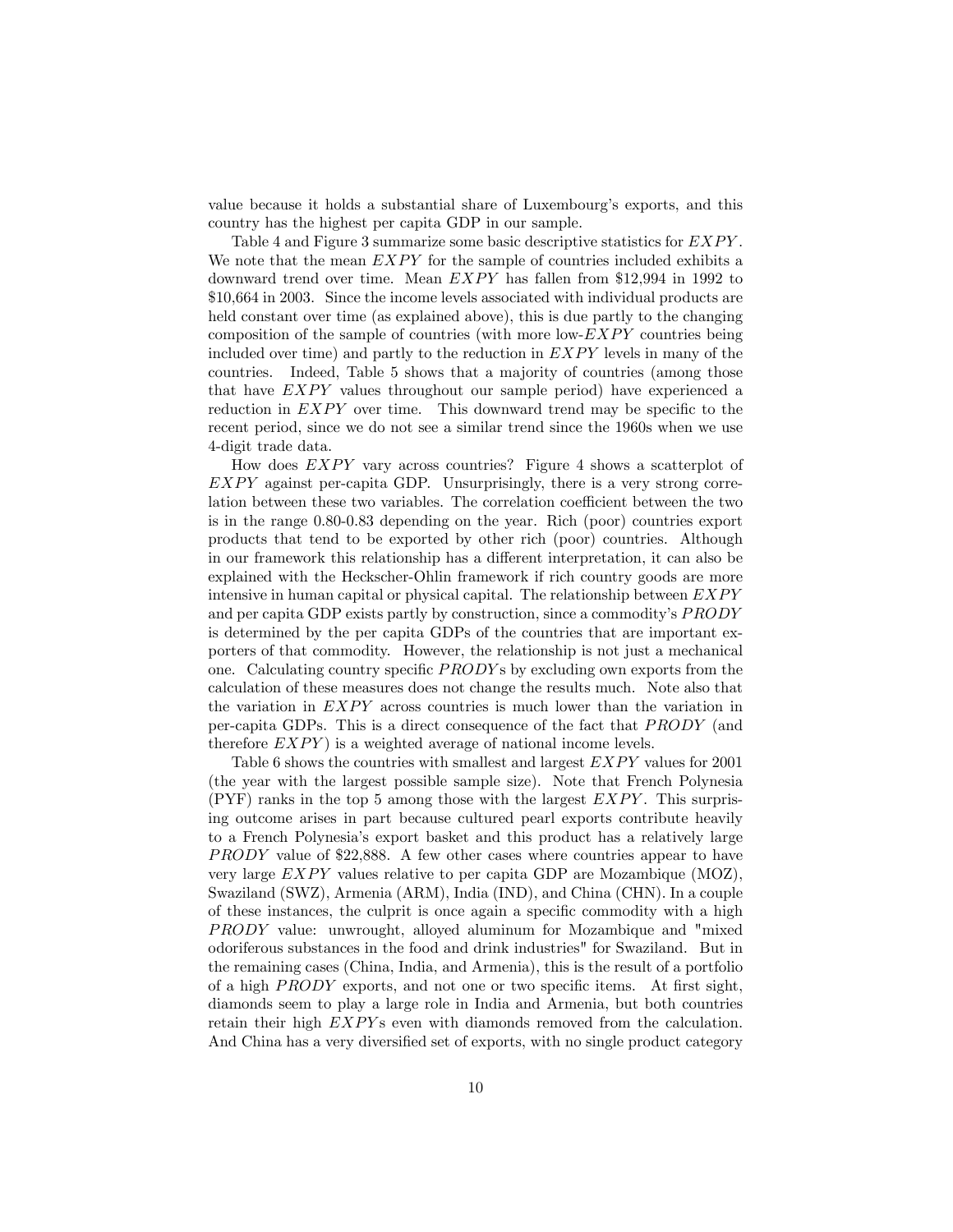standing out in terms of high export shares. It is worth remembering at this juncture that China and India have both been experiencing very rapid economic growth (as has Armenia more recently) .

Figure 5 shows the time trend for  $EXPY$  for China, India, and a sample of other Asian and Latin American countries. Among the Latin American countries included (Argentina, Brazil, Chile, and Mexico), only Mexico has a level of  $EXPY$  that is comparable to those in East Asia. This probably reflects the fact that the exports of the other three are heavily based on primary products and natural resources, which tend to have lower  $EXPYs$ . Chile has the lowest  $EXPY$  by far, and its  $EXPY$  has been steadily drifting downwards. At the other end, South Korea and Hong Kong have the highest  $EXPY$  s. Note how China has significantly closed the gap with these countries over time. China's  $EXPY$  has converged with that of Hong Kong, even though Hong Kong's per capita GDP remains five times larger (in PPP-adjusted terms). And China's  $EXPY$  now exceeds those of Brazil, Argentina, and Chile by a wide margin, even though Chinaís per-capita GDP is roughly half as large as those of the Latin American countries. India's  $EXPY$  is not as spectacular as China's, but that is in large part because our measure is based on commodity exports and does not capture the explosion in Indiaís software exports. Nonetheless, by 2003 India had a higher  $EXPY$  than not only Chile, but also Argentina, a country that is roughly four times richer.

Do all natural-resource exporting countries have low  $EXPYs$ ? Figure 6 shows a similar chart for five primary-product exporting countries: Canada, Norway, New Zealand, Australia, and Chile. The variation in  $EXPY$  among these countries turns out to be quite large. Once again, Chile is at the bottom of the scale. But even among the remaining four advanced countries, the range is quite wide. Canada's  $EXPY$  is between 20-25 percent larger than Norway's or Australia's. Therefore, our measure seems to capture important differences among primary product exporting countries as well.

#### 3.4 Determinants of EXPY

What might be some of the fundamental determinants of the variation across countries in levels of  $EXPY$ ? We have shown above that  $EXPY$  is highly correlated with per-capita GDP. The model laid out in the early part of the paper suggests that specialization patterns will be determined both by fundamentals and by idiosyncratic elements. Among fundamentals, the model pointed to human capital and the size of the labor force as two key determinants. The first extends the range of "discoverable" goods, and the second promotes cost discovery through (initially) lower wages. We find support for both of these implications in the cross-national data. Human capital and country size (proxied by population) are both associated positively with  $EXPY$ , even when we control for per capita GDP separately (Table 7). It may be difficult to give the relationship with human capital a direct causal interpretation, since the causal effect may go from  $EXPY$  to human capital rather than vice versa. But it is easier to think of the relationship with country size in causal terms: it is hard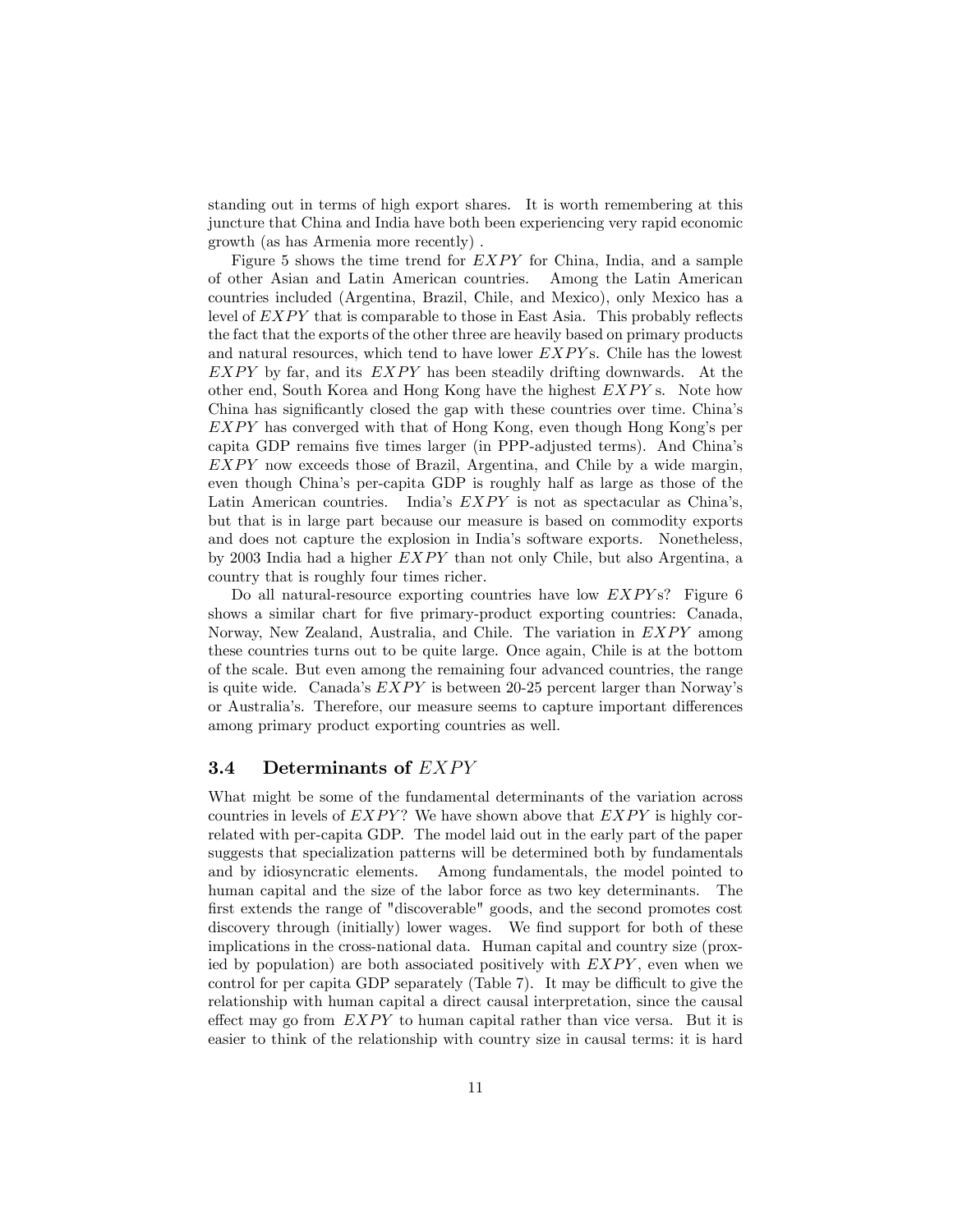to believe that there would be reverse causality from  $EXPY$  to population size. Interestingly, institutional quality (proxied by the Rule of Law index of the World Bank, a commonly used measure of institutional quality) does not seem to be associated with  $EXPY$  once we control for per capita GDP (Table 7, column 3).

Even if we ascribe a causal role to per-capita income and human capital, there is a lot that remains unexplained in the determination of  $EXPY$ . Figure 7 shows a scatter plot of deviations from the cross-country norms established in column 4 of Table 7 against per capita GDP. There are big outliers in either direction, especially among low-income countries. Mozambique (+88 percent), Swaziland  $(+55$  percent), and Senegal  $(+29$  percent) have  $EXPY$  levels that are much higher than would be predicted on the basis of the right-hand side variables in Table 7, while Guinea (-66 percent), Niger (-55 percent), and Burundi (- 57 percent) have much lower  $EXPYs$ . If indeed such differences matter to subsequent economic performance (and we claim that they do), it is important to understand where they arise from. Moreover, to the extent that  $EXPY$ levels exert an independent influence on per capita income levels and human capital stocks, the "unexplained" component of the cross-national variation in  $EXPY$  is naturally much larger. Hausmann and Rodrik (2003) provide some anecdotal evidence which suggests that successful new industries often arise for idiosyncratic reasons. Fundamentals are only part of the story.

#### 3.5  $EXPY$  and growth

We finally turn to the relationship between  $EXPY$  and economic growth. Table 8 shows a set of cross-national regressions in which growth is regressed on initial values of  $EXPY$  and other regressors.

The maximum time span that we can use for these regressions based on COMTRADE data is a time horizon of 11 years (1992-2003). However, this leaves us with a sample of only some 40 odd countries. By focusing on a somewhat shorter time horizon–between 1994 and 2003–we can nearly double the sample of countries included in the regression. The table shows results with both samples. All regressions include initial per-capita GDP as a covariate. Human capital is also included in some of the specifications. Finally, we show both OLS and IV results. We appeal to the theory developed previously and the empirical results above in using country size (population and land area) as instruments in the IV specification. Country size is plausible exogenous with respect to  $EXPY$  levels, and it is rarely included as an explanatory variable in growth regressions. There is no established theory as to why it should exert an independent effect on economic growth (other than through the  $EXPY$  channel which is our focus).

 $EXPY$  enters with a large and positive coefficient that is statistically significant in all of these specifications (but only at the  $10\%$  level of significance in one instance). The estimated coefficient varies from  $0.034$  to  $0.082$ , with IV estimates being larger than OLS estimates. Taking the midpoint of this range, the results imply that a 10 percent increase in  $EXPY$  boosts growth by half a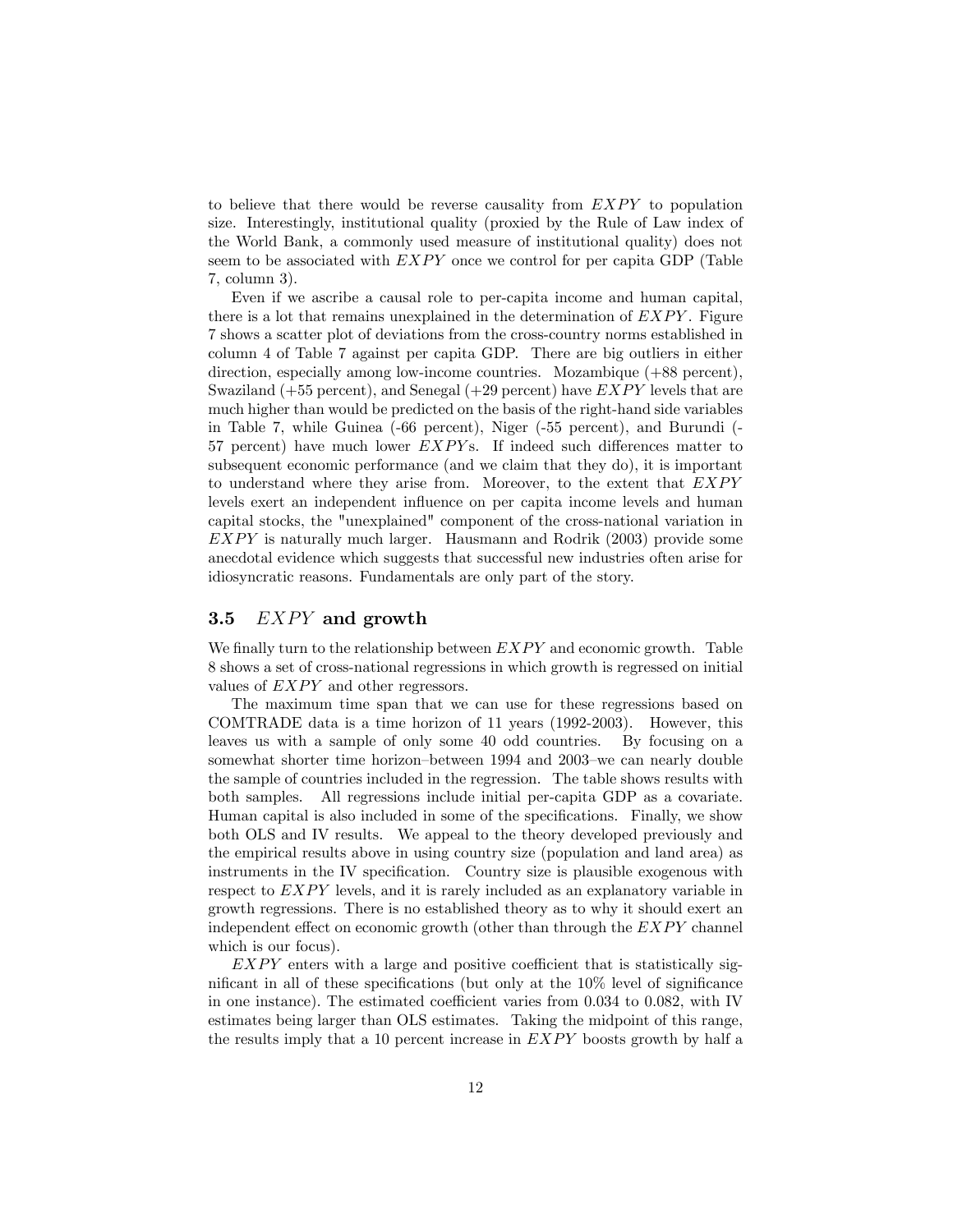percentage points, which is quite large. Figure 8 shows a representative scatter plot.

A shortcoming of these regressions is that the time horizon is short, and that they suffer, as with all cross-national specifications, from possible omitted variables bias. While 6-digit aggregation based on COMTRADE does not allow us to examine pre-1992 data, 4-digit calculations based on World Trade Flows allows us to construct a panel going back to 1962. Table 9 shows results from panel regressions. Data are grouped into 5- and 10-year intervals and four different estimators are used: pooled OLS, IV, OLS with fixed effects (for countries and years), and GMM. (See notes at the bottom of the table for more details.) The estimated coefficient on  $EXPY$  is significant in all cases, with a magnitude that is comparable to that in the cross-section results reported above. The fixed effects results are particularly telling, since these explicitly control for time-invariant country characteristics and identify the impact of  $EXPY$  off the variation *within* countries. They are significant in both the 5and 10-year panels. These fixed effects estimates suggest that a 10 percent increase in  $EXPY$  raises growth by 0.14 to 0.19 percentage points. This is a smaller effect than what we found in the cross-national specifications, but it is still noteworthy.

# 4 Concluding remarks

What we have shown in this paper is that there are economically meaningful differences in the specialization patterns of otherwise similar countries. We have captured these differences by developing an index that measures the "quality" of countries' export baskets. We provided evidence that shows that countries that latch on to a set of goods that are placed higher on this quality spectrum tend to perform better. The clear implication is that the gains from globalization depend on the ability of countries to appropriately position themselves along this spectrum.<sup>3</sup>

<sup>3</sup> Some of the policy implications of this is discussed in Rodrik (2004).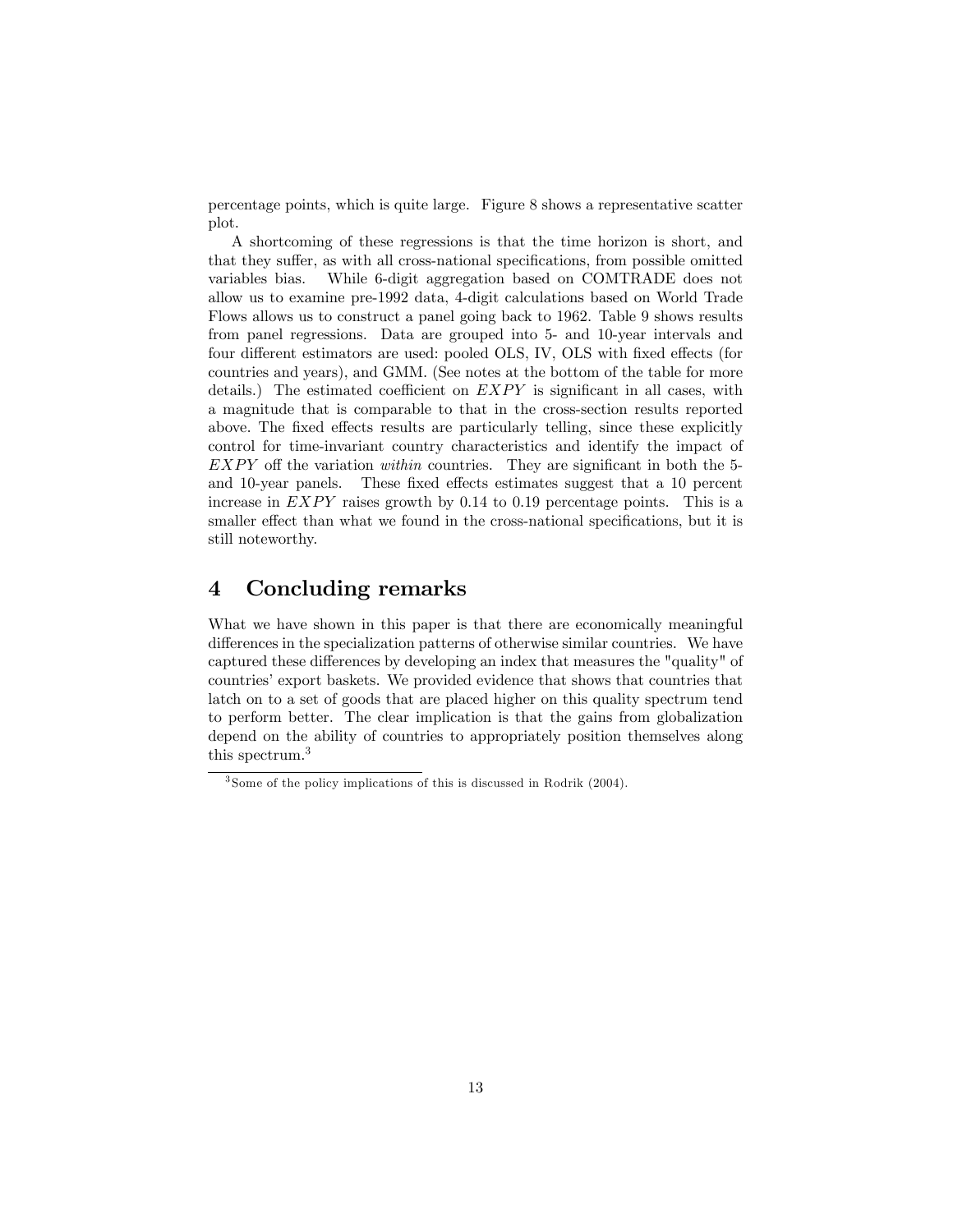## 5 References

Bernard, A. B., J. Eaton, J. B. Jensen, and S. Kortum, "Plants and Productivity in International Trade," American Economic Review 93, 2003, 1268-1290.

Evenson, Robert, and Larry E. Westphal, "Technological Change and Technology Strategy," ch. 37 in Jere Behrman and T.N. Srinivasan, eds., *Handbook* of Development Economics, vol. 3A, Amsterdam, North-Holland, 1995, pp. 2209-2229.

Feenstra, Robert C., et al., "World Trade Flows, 1962-2000," NBER, January 2005.

Hausmann, R. and D. Rodrik, "Economic Development as Self Discovery," Journal of Development Economics, December 2003.

Lall, Sanjaya, "Skills, Competitiveness and Policy in Developing Countries," Queen Elizabeth House Working Paper QEHWPS46, University of Oxford, June 2000.

Lall, Sanjaya, John Weiss, and Jinkang Zhang, "The 'Sophistication' of Exports: A New Measure of Product Characteristics," Queen Elisabeth House Working Paper Series 123, Oxford University, January 2005.

Melitz, Marc J., and Gianmarco I.P. Ottaviano, "Market Size, Trade, and Productivity," Harvard University, October 10, 2005.

Michaely, Michael, Trade, Income Levels, and Dependence, North-Holland, Amsterdam, 1984

Rodrik, Dani, "Industrial Policies for the Twenty-First Century," Harvard University, October 2004.

Sachs, J., and A.Warner, "Natural Resource Abundance and Economic Growth," in G. Meier and J. Rauch (eds.), Leading Issues in Economic Development, New York: Oxford University Press, 1995.

Sala-i-Martin, Xavier, and Arvind Subramanian, "Addressing the Natural Resource Curse: An illustration from Nigeria," IMF Working Paper, July 2003.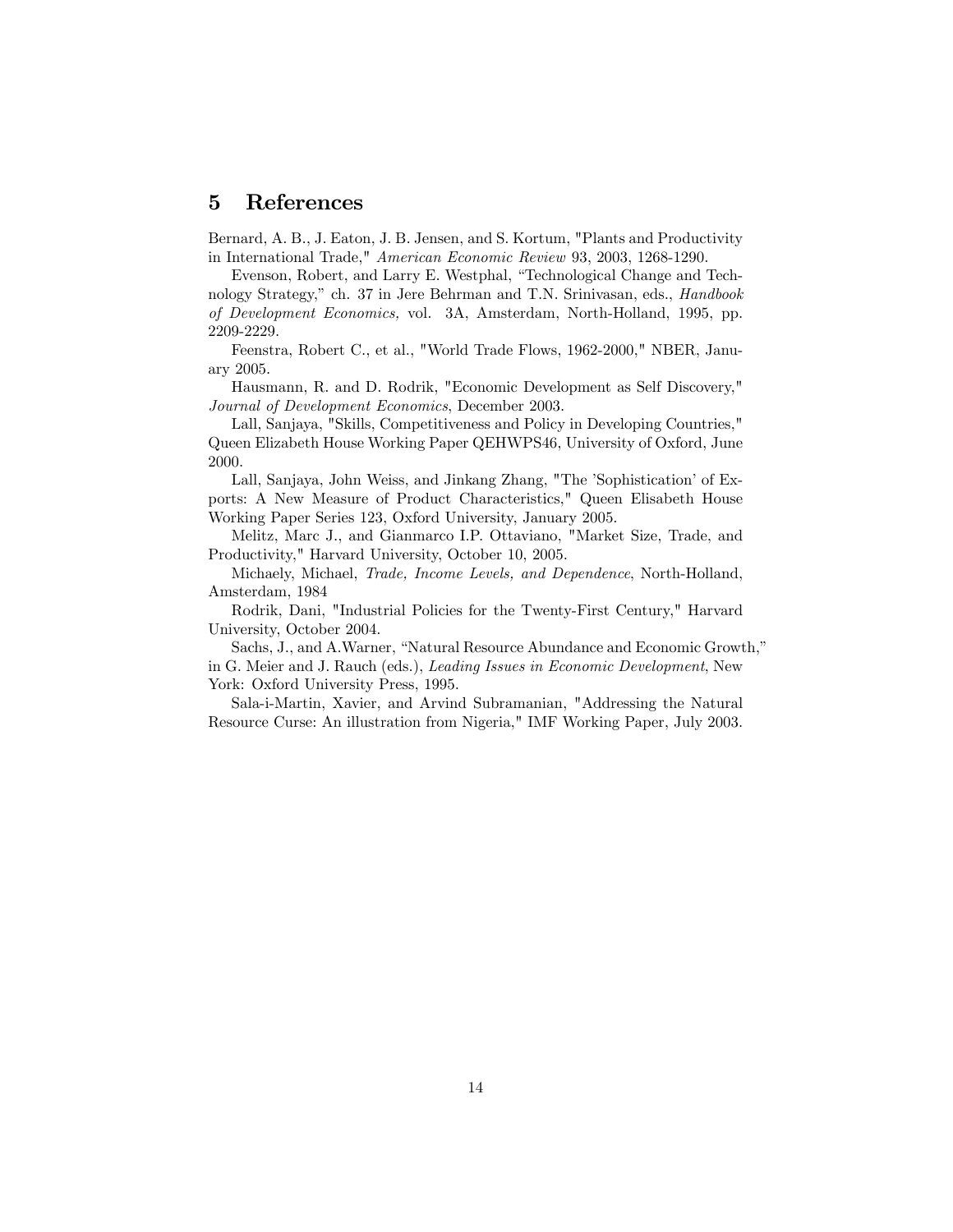| Year | No. reporting |
|------|---------------|
|      | countries     |
| 1992 | 48            |
| 1993 | 65            |
| 1994 | 87            |
| 1995 | 99            |
| 1996 | 111           |
| 1997 | 119           |
| 1998 | 119           |
| 1999 | 126           |
| 2000 | 133           |
| 2001 | 133           |
| 2002 | 127           |
| 2003 | 122           |

**Table 1: Sample size of EXPY**

# **Table 2: Descriptive statistics for PRODY (2000 US\$)**

| Variable                       | $No.$ obs. | Mean   | Std. Dev. | Min | Max    |
|--------------------------------|------------|--------|-----------|-----|--------|
| mean <i>PRODY</i> , 1999-2001, | 5023       | 11.316 | 6.419     | 153 | 38,573 |
| at market exchange rates       |            |        |           |     |        |
| mean <i>PRODY</i> , 1999-2001, | 5023       | 14.172 | 6,110     | 748 | 46,860 |
| PPP-adjusted                   |            |        |           |     |        |

**Table 3: Largest and smallest PRODY values (2000 US\$)** 

|          | product | product name                                                            | mean PRODY,<br>1999-2001 |
|----------|---------|-------------------------------------------------------------------------|--------------------------|
| smallest | 140490  | Vegetable products nes                                                  | 748                      |
|          | 530410  | Sisal and Agave, raw                                                    | 809                      |
|          | 10120   | Asses, mules and hinnies, live                                          | 823                      |
|          | 90700   | Cloves (whole fruit, cloves and stems)                                  | 870                      |
|          | 90500   | Vanilla beans                                                           | 979                      |
| largest  | 721060  | Flat rolled iron or non-alloy steel, coated with aluminium, width>600mm | 46,860                   |
|          | 730110  | Sheet piling of iron or steel                                           | 46,703                   |
|          | 721633  | Sections, H, iron or non-alloy steel, nfw hot-roll/drawn/extruded > 80m | 44,688                   |
|          | 590290  | Tyre cord fabric of viscose rayon                                       | 42,846                   |
|          | 741011  | Foil of refined copper, not backed, $t < 0.15$ mm                       | 42,659                   |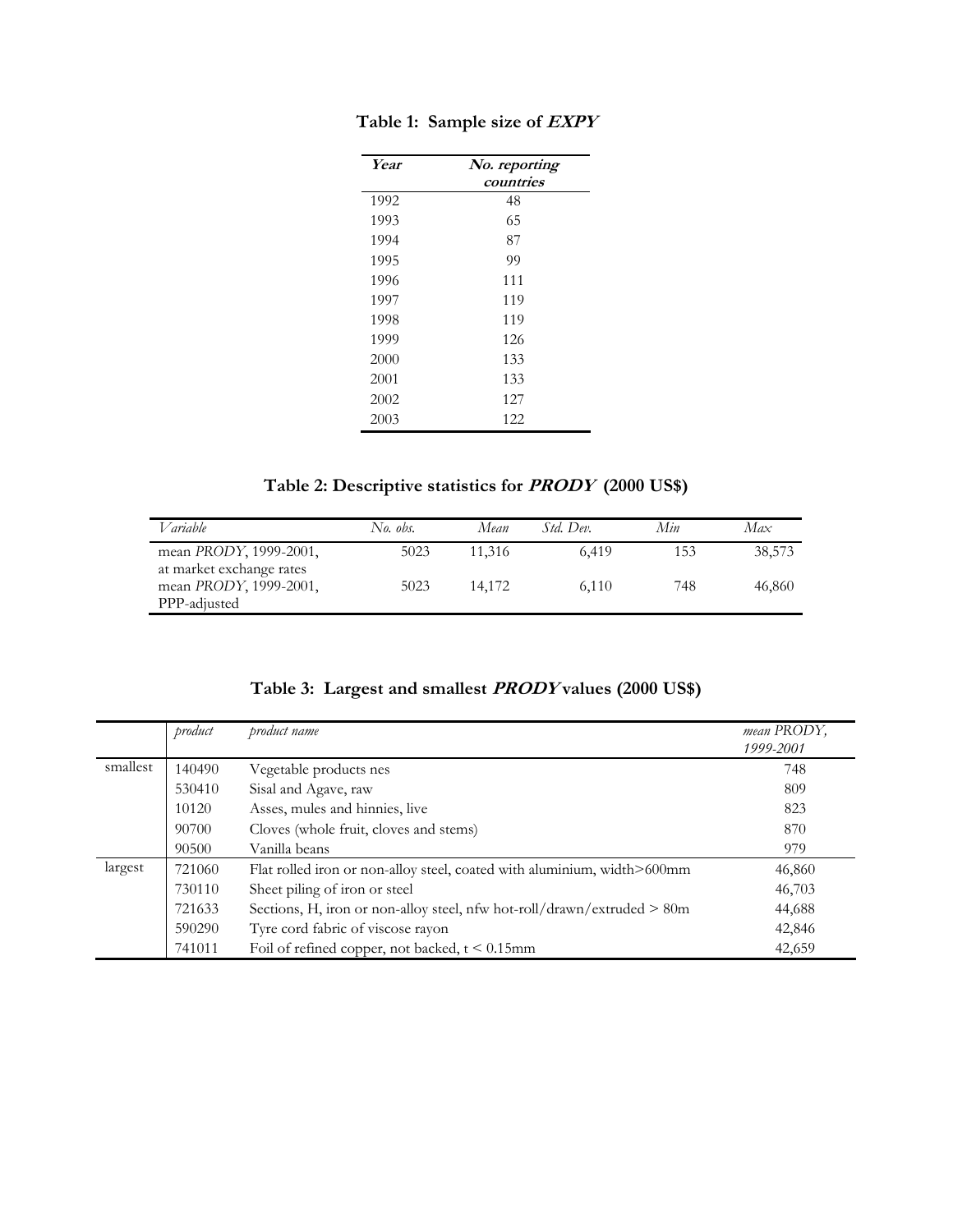| Year | Obs. | Mean   | Std. Dev. | Min   | Max    |
|------|------|--------|-----------|-------|--------|
| 1992 | 48   | 12,994 | 4,021     | 5,344 | 20,757 |
| 1993 | 65   | 12,407 | 4,179     | 3,330 | 20,361 |
| 1994 | 87   | 11,965 | 4,222     | 2,876 | 20,385 |
| 1995 | 99   | 11,138 | 4,513     | 2,356 | 19,823 |
| 1996 | 111  | 10,950 | 4,320     | 2,742 | 20,413 |
| 1997 | 119  | 10,861 | 4,340     | 2,178 | 19,981 |
| 1998 | 119  | 11,113 | 4,621     | 2,274 | 20,356 |
| 1999 | 126  | 11,203 | 4,778     | 2,261 | 26,218 |
| 2000 | 133  | 10,714 | 4,375     | 1,996 | 25,248 |
| 2001 | 133  | 10,618 | 4,281     | 2,398 | 24,552 |
| 2002 | 127  | 10,927 | 4,326     | 2,849 | 24,579 |
| 2003 | 122  | 10,664 | 3,889     | 2,684 | 23,189 |

**Table 4: Descriptive statistics for EXPY (2000 US\$)** 

**Table 5: Number of countries that show an increase/decrease in EXPY, 1992-2003** 

|          | <b>bbb</b><br>EXPY | EXPY, market XRs |
|----------|--------------------|------------------|
| Increase |                    |                  |
| Decrease |                    |                  |

**Table 6: Countries with smallest and largest EXPYs** 

|                 | Reporter         | <b>EXPY</b> |
|-----------------|------------------|-------------|
| <i>Smallest</i> | Niger            | 2,398       |
|                 | Ethiopia         | 2,715       |
|                 | Burundi          | 2,726       |
|                 | Benin            | 3,027       |
|                 | Guinea           | 3,058       |
| Largest         | Luxembourg       | 24,552      |
|                 | Ireland          | 19,232      |
|                 | Switzerland      | 19,170      |
|                 | Iceland          | 18,705      |
|                 | French Polynesia | 18,550      |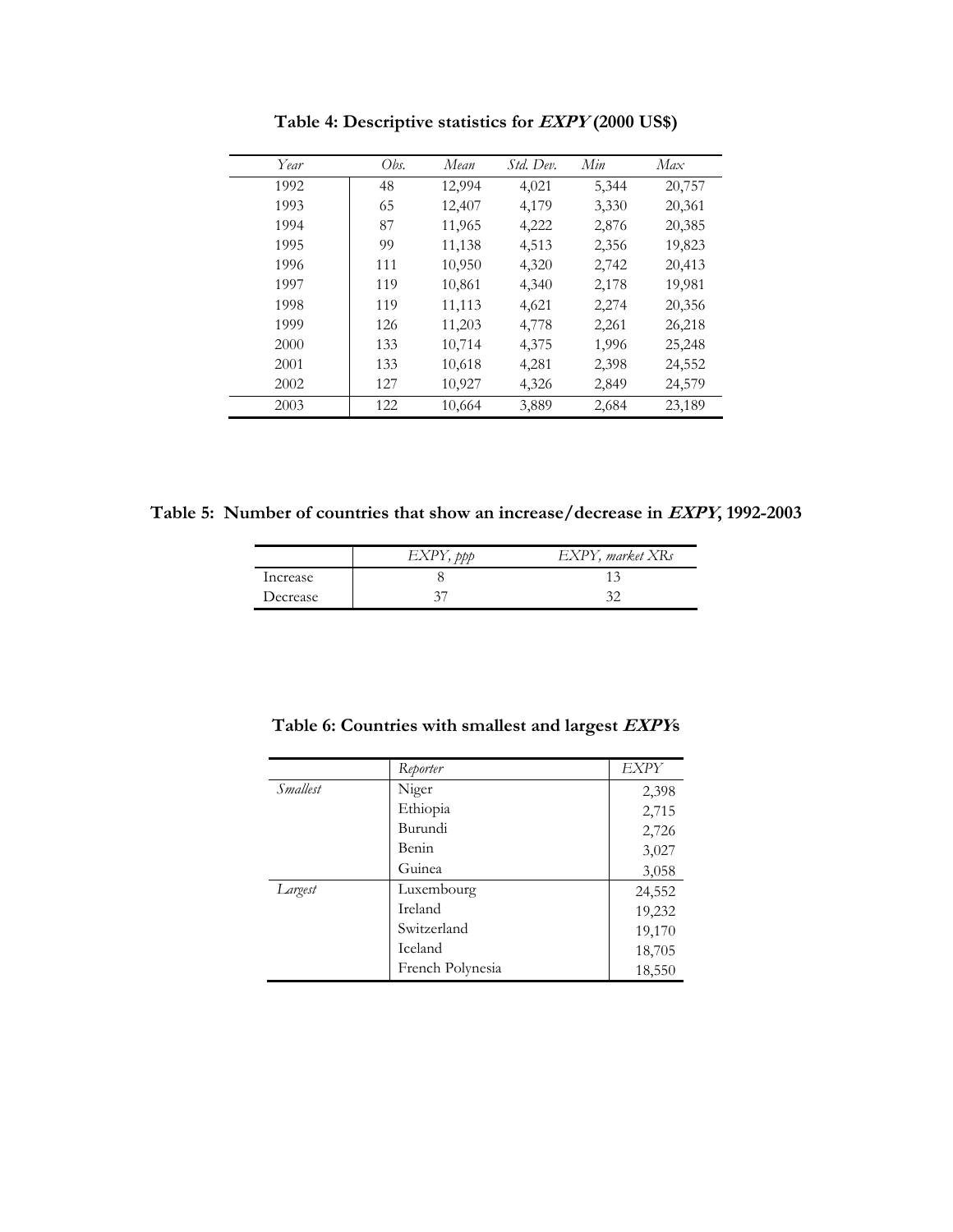|                     | (1)          | (2)                                  | (3)          | (4)          |
|---------------------|--------------|--------------------------------------|--------------|--------------|
|                     |              | Dependent variable: log EXPY in 2001 |              |              |
|                     |              |                                      |              |              |
| log GDP per capita  | 0.354        | 0.298                                | 0.288        | 0.282        |
|                     | $(14.75)$ ** | $(9.37)$ **                          | $(6.96)$ **  | $(7.47)$ **  |
| log human capital   |              | 0.281                                | 0.268        | 0.157        |
|                     |              | $(2.08)*$                            | (1.79)       | (1.16)       |
| rule of law index   |              |                                      | 0.019        | 0.065        |
|                     |              |                                      | (0.41)       | (1.58)       |
| log population      |              |                                      |              | 0.089        |
|                     |              |                                      |              | $(5.01)$ **  |
| log land area       |              |                                      |              | $-0.032$     |
|                     |              |                                      |              | $(2.30)*$    |
| constant            | 6.090        | 6.405                                | 6.497        | 5.523        |
|                     | $(27.39)$ ** | $(26.45)$ **                         | $(18.03)$ ** | $(14.66)$ ** |
|                     |              |                                      |              |              |
| <b>Observations</b> | 131          | 102                                  | 101          | 100          |
| R-squared           | 0.72         | 0.75                                 | 0.74         | 0.79         |

# **Table 7: Correlates of EXPY**

Robust t-statistics in parentheses

\* significant at 5% level; \*\* significant at 1% level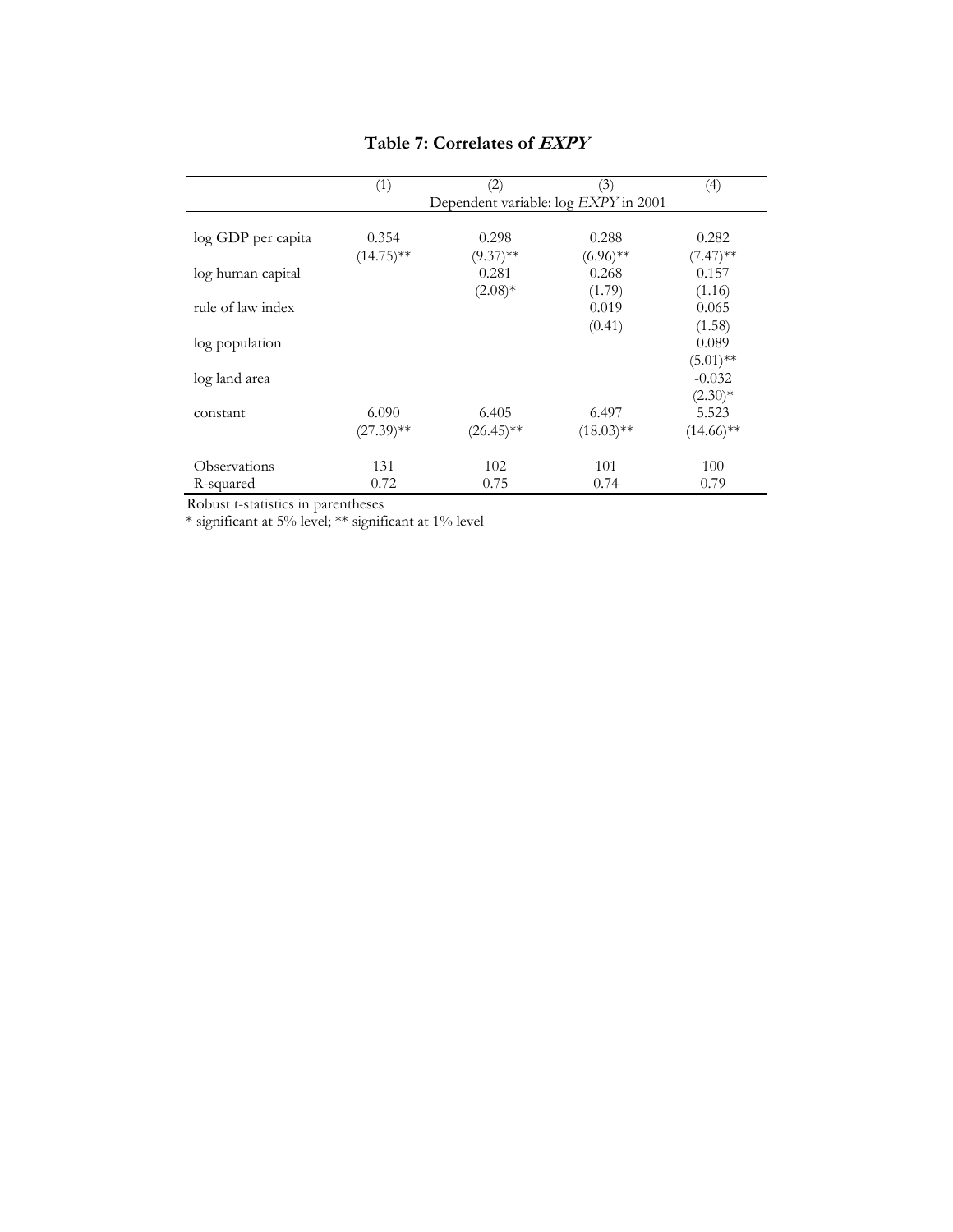|                     | (1)                                                         | (2)         | (3)         | (4)         | (5)                                                         | (6)         |           | (8)        |
|---------------------|-------------------------------------------------------------|-------------|-------------|-------------|-------------------------------------------------------------|-------------|-----------|------------|
|                     | Dependent variable: Growth of GDP per capita over 1992-2003 |             |             |             | Dependent variable: Growth of GDP per capita over 1994-2003 |             |           |            |
|                     | <b>OLS</b>                                                  | OLS.        | ΙV          | IV          | OLS.                                                        | <b>OLS</b>  | IV        | IV         |
| log initial GDP/cap | $-0.015$                                                    | $-0.019$    | $-0.017$    | $-0.025$    | $-0.008$                                                    | $-0.013$    | $-0.012$  | $-0.018$   |
|                     | $(2.37)^*$                                                  | $(2.89)$ ** | $(2.47)^*$  | $(3.79)$ ** | (1.90)                                                      | $(2.78)$ ** | (1.41)    | $(2.54)^*$ |
| log initial EXPY    | 0.060                                                       | 0.056       | 0.072       | 0.082       | 0.035                                                       | 0.034       | 0.046     | 0.053      |
|                     | $(3.96)$ **                                                 | $(3.83)$ ** | $(3.42)$ ** | $(3.93)$ ** | $(3.05)$ **                                                 | $(2.74)$ ** | (1.95)    | $(2.47)^*$ |
| log human capital   |                                                             | 0.028       |             | 0.024       |                                                             | 0.021       |           | 0.015      |
|                     |                                                             | $(2.02)^*$  |             | (1.83)      |                                                             | $(2.20)*$   |           | (1.41)     |
| constant            | $-0.419$                                                    | $-0.357$    | $-0.501$    | $-0.550$    | $-0.242$                                                    | $-0.201$    | $-0.305$  | $-0.323$   |
|                     | $(4.32)$ **                                                 | $(3.68)$ ** | $(3.49)$ ** | $(3.59)$ ** | $(3.15)$ **                                                 | $(2.36)*$   | $(2.08)*$ | $(2.35)*$  |
| observations        | 46                                                          | 43          | 44          | 42          | 85                                                          | 69          | 76        | 68         |
| R-squared           | 0.35                                                        | 0.40        | 0.36        | 0.36        | 0.20                                                        | 0.26        | 0.20      | 0.23       |

# **Table 8: Cross-national growth regressions**

Robust t-statistics in parentheses

Instruments for IV regressions: log population, log land area.

\* significant at 5% level; \*\* significant at 1% level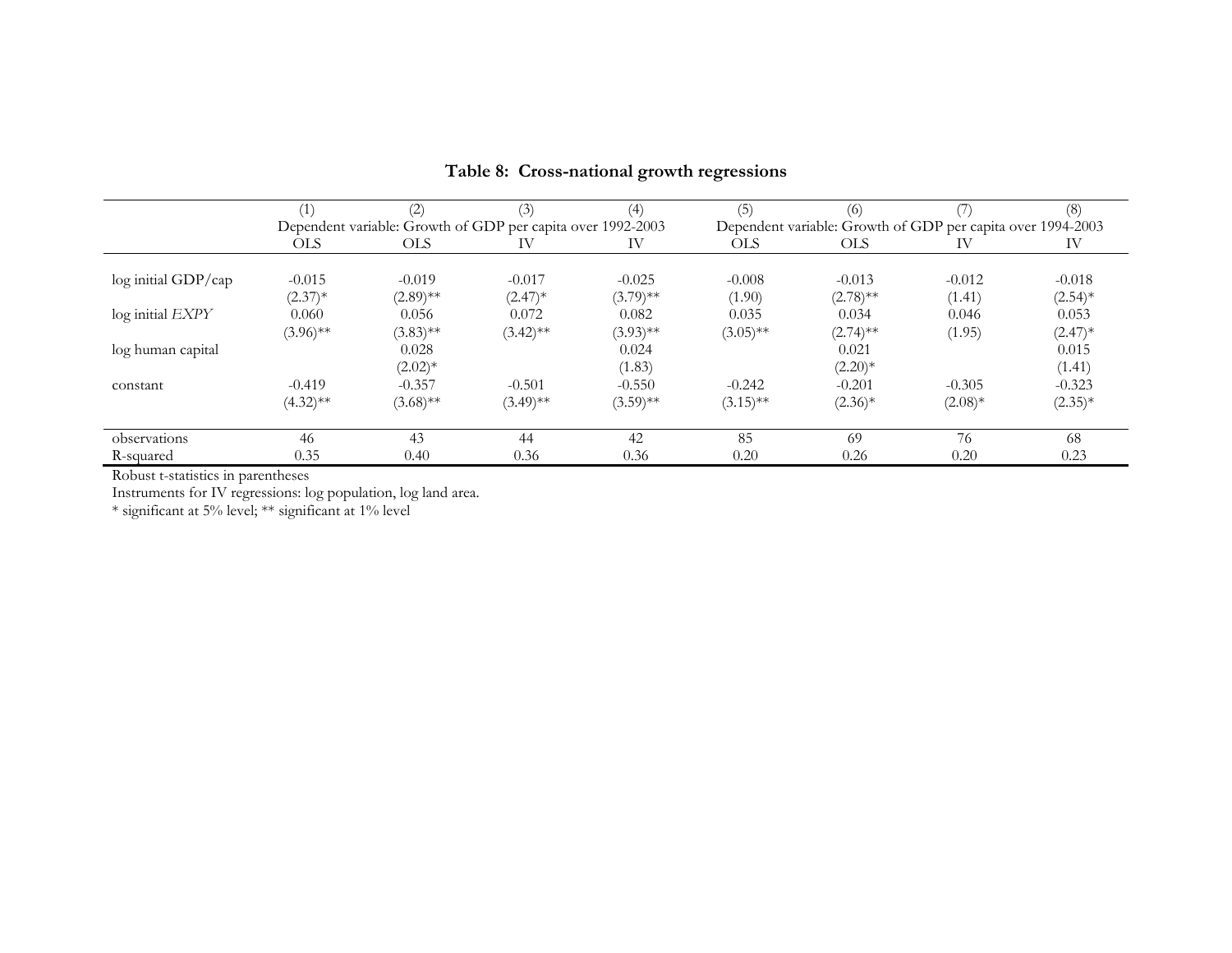|                                   | (1)         | (2)         | (3)           | (4)         | (5)         | (6)         |                | (8)        |
|-----------------------------------|-------------|-------------|---------------|-------------|-------------|-------------|----------------|------------|
|                                   |             |             | 5-year panels |             |             |             | 10-year panels |            |
|                                   | <b>OLS</b>  | IV          | FE            | <b>GMM</b>  | <b>OLS</b>  | IV          | FE             | <b>GMM</b> |
| log initial GDP/cap               | $-0.0117$   | $-0.0299$   | $-0.0272$     | $-0.0143$   | $-0.0128$   | $-0.0384$   | $-0.0318$      | $-0.0177$  |
|                                   | $(4.39)$ ** | $(4.78)$ ** | $(4.24)$ **   | $(2.65)$ ** | $(4.42)$ ** | $(4.37)$ ** | $(5.69)$ **    | $(2.37)*$  |
| log initial EXPY                  | 0.0287      | 0.0739      | 0.0185        | 0.0446      | 0.0286      | 0.0919      | 0.0141         | 0.0444     |
|                                   | $(5.38)$ ** | $(5.06)$ ** | $(2.26)^*$    | $(4.10)$ ** | $(5.22)$ ** | $(4.54)$ ** | $(1.97)$ *     | $(2.29)*$  |
| log human capital                 | 0.0068      | 0.0041      | 0.0049        | 0.0035      | 0.0077      | 0.0045      | 0.0038         | 0.0085     |
|                                   | $(3.27)$ ** | (1.76)      | (1.08)        | (0.92)      | $(3.75)$ ** | (1.75)      | (0.81)         | (1.23)     |
| constant                          | $-0.1146$   | $-0.3372$   | 0.0937        | $-0.2301$   | $-0.1076$   | $-0.4197$   | 0.1640         | $-0.2023$  |
|                                   | $(4.08)$ ** | $(4.68)$ ** | (1.35)        | $(3.91)$ ** | $(3.68)$ ** | $(4.25)$ ** | $(2.53)*$      | (1.75)     |
| observations                      | 604         | 604         | 604           | 604         | 299         | 299         | 299            | 299        |
| R-squared<br>$\sim$ $\sim$ $\sim$ | 0.16        | 0.05        | 0.13          |             | 0.24        |             | 0.28           |            |

### **Table 9: Panel growth regressions, 1962-2000**

Robust t-statistics in parentheses

All equations include period dummies. IV regressions use log population and log area as instruments. Fixed effects(FE) include dummies for countries. GMM is the Blundell-Bond System-GMM estimator using lagged growth rates and levels as instruments. The GMM estimation also use log population and log area as additional instruments.

\* significant at 5% level; \*\* significant at 1% level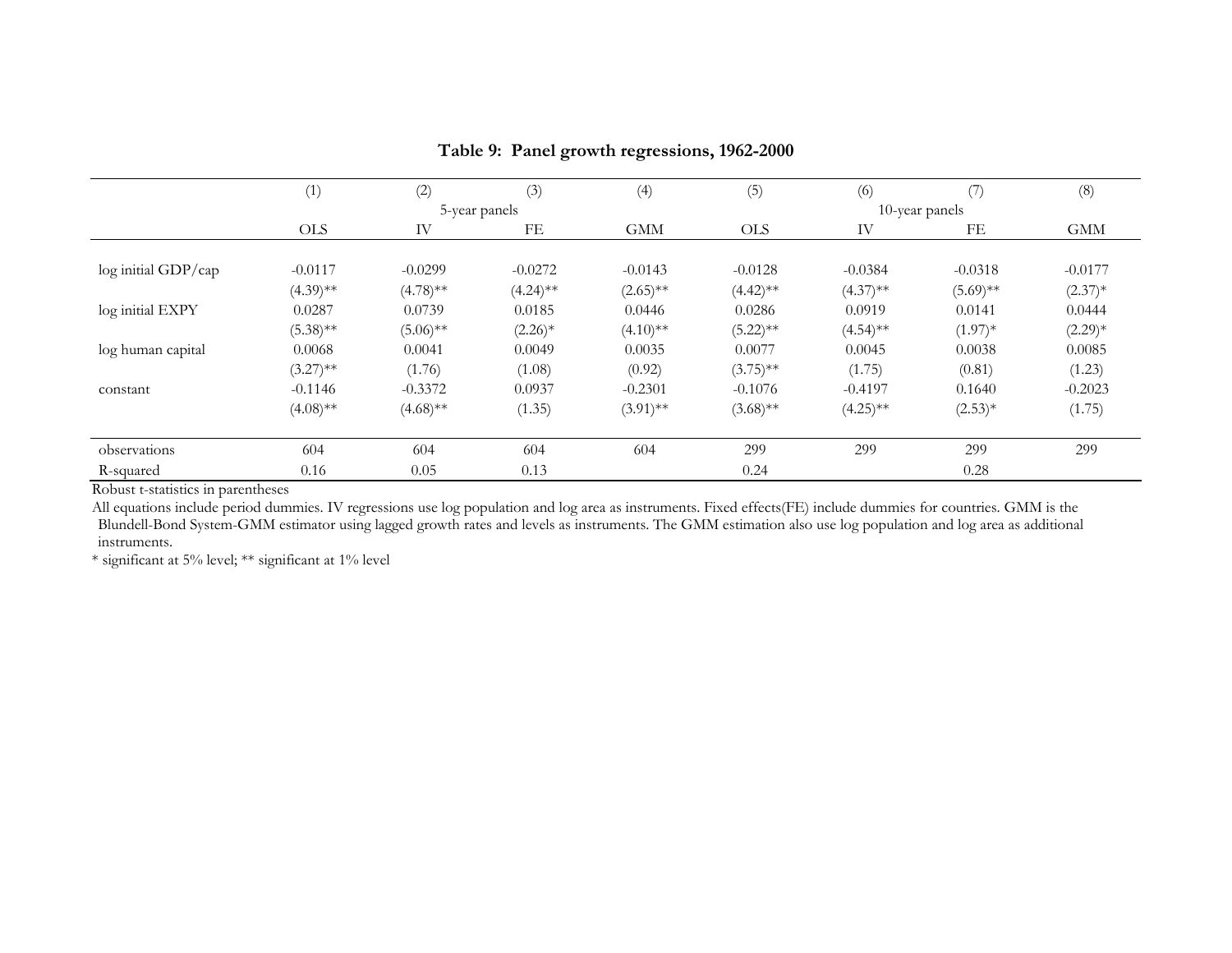



**Figure 2: Equilibrium and comparative dynamics** 

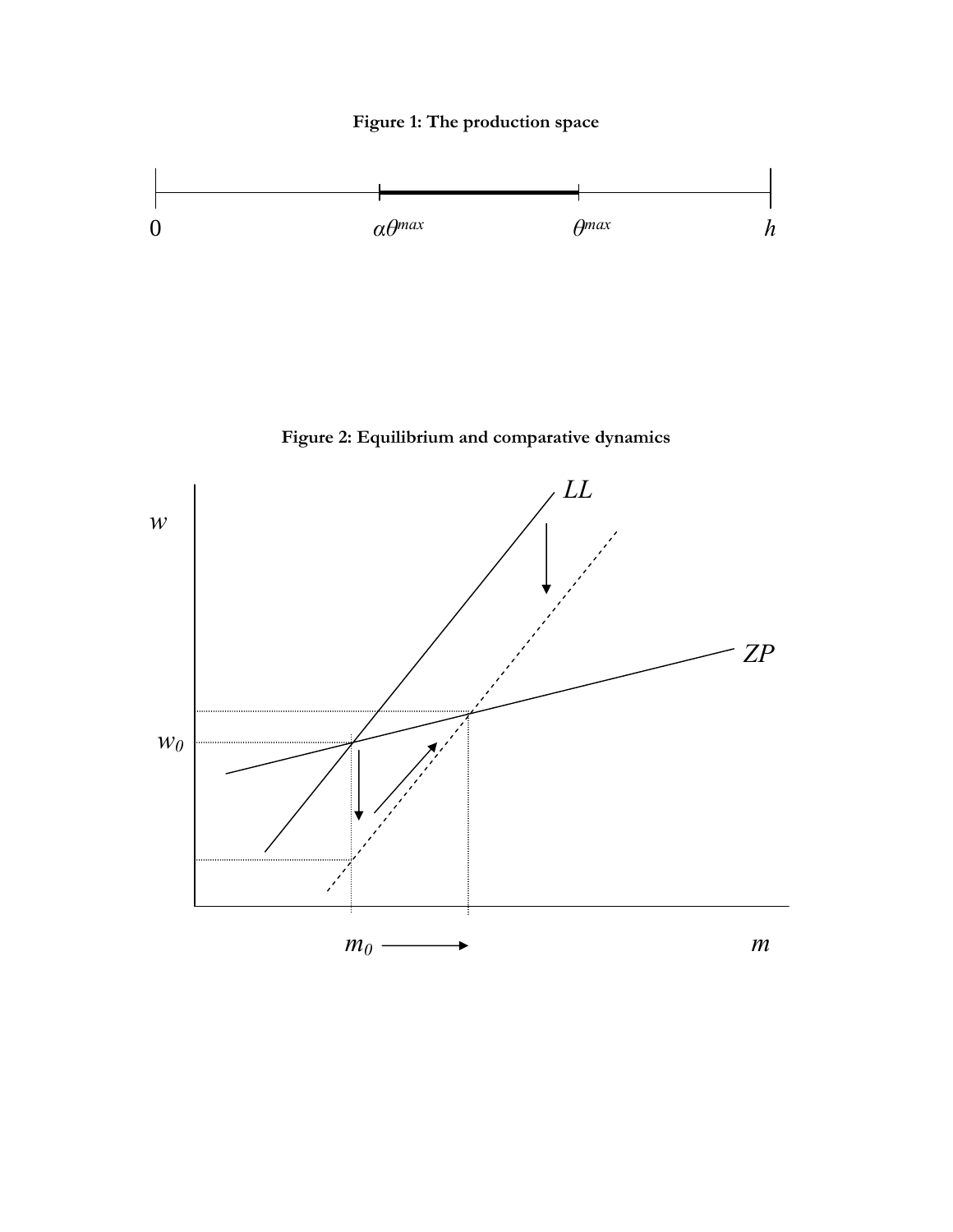**Figure 3: How EXPY varies over time** 



**Figure 4: Relationship between per-capita GDP and EXPY, 2003**

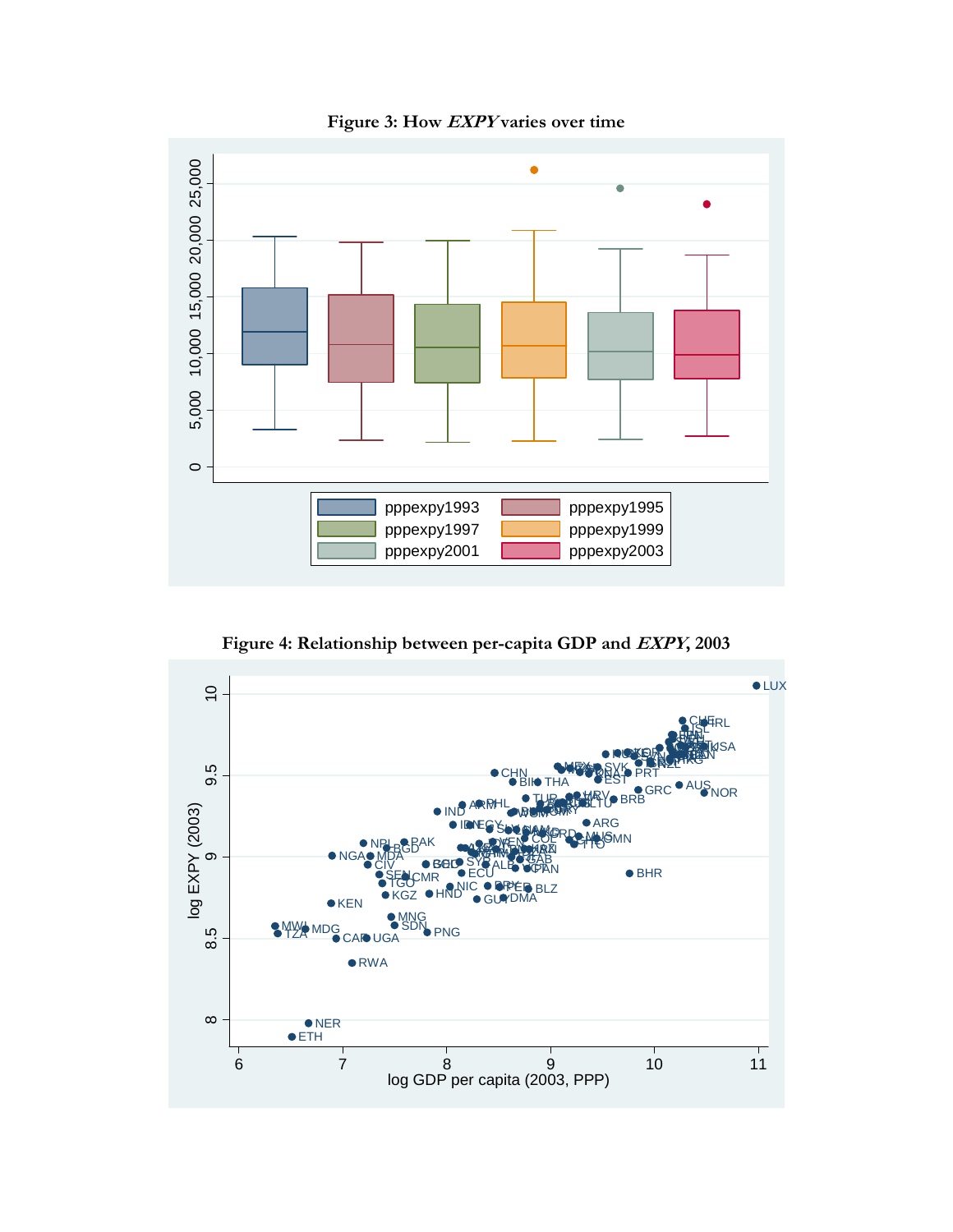

**Figure 5: EXPY over time for selected countries** 

**Figure 6: EXPY over time for natural-resource exporting countries**